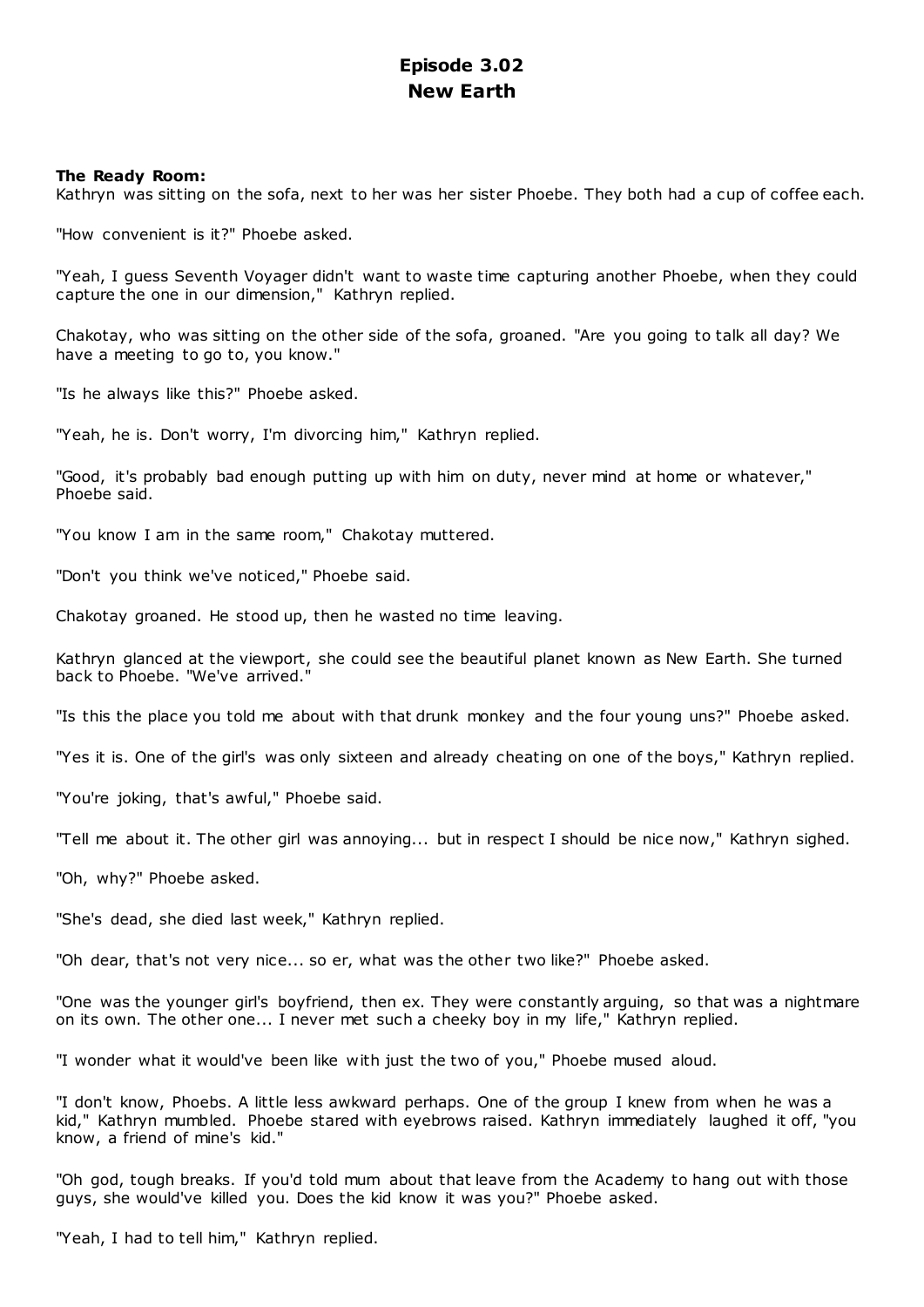"That's typical isn't it. Anyway, tell me about this daughter of yours," Phoebe said.

"Oh, Lena.. yes. She's just as bad as him I'm afraid. To make matters worse she's friends with him," Kathryn said.

In: "Chakotay to Janeway. Would you stop gassing, the meeting's about to st art on the Enterprise."

"Oh I forgot about that," Kathryn said.

In: "I told you before I left."

"Yes, I'm sure you did. Let's go Phoebs," Kathryn said as she tapped her commbadge.

## **The Enterprise, Sickbay:**

Doctor Jones was scanning the new crewmember Nichola. Her skin had more colour since she was no longer an undead Tolg drone. She still looked as serious as a drone though, Doctor Jones' attempts to make her laugh were not working.

"Then she went on a mad killing spree, just because she wasn't as popular as she was in the original series," Doctor Jones said.

"You say that like it is funny," Nichola said.

"Try telling that to the writer. Anyway, did I tell you about Tom and James?" Doctor Jones asked.

"You mentioned them, but I don't see the humour in it," Nichola replied.

"They are always fighting, Tom used to nearly always start the fights but James is one of those Slayers, so he didn't stand a chance," Doctor Jones said.

"Interesting, you have Slayers on this ship?" Nichola asked.

"Er, yes. Did I tell you about that one time when Tom nearly got murdered by him?" Doctor Jones replied.

"Are you still trying to make me laugh, because it isn't working," Nichola said.

"I take that as a no then. The two had been arguing over this one girl for other a year, supposedly Slayers like him can be very dangerous if you anger them enough. Quite recently the dangerous Slayer thing happened again.." Doctor Jones said.

"Doctor, aren't you supposed to be in a meeting?" Nichola asked.

"Oh yes, I forgot about that. You should come too as our latest castmember," Doctor Jones replied. He turned around, then he headed out.

Nichola laughed quietly, "now that's a funny joke."

*Captains Log Supplemental: Now we've just entered orbit around New Earth. We're going to have to stay here for as long as Voyager's repair crew need. Unfortunately New Earth is already bringing back memories of our last visit and I am already dreading what memories will become of this more recent visit.*

## **Enterprise's Conference:**

"Wow Kathy, you can be very dramatic with your logs," Phoebe said.

"Yeah I know, I have a talent for it," Kathryn said.

Chakotay sighed, "you brought your sister?"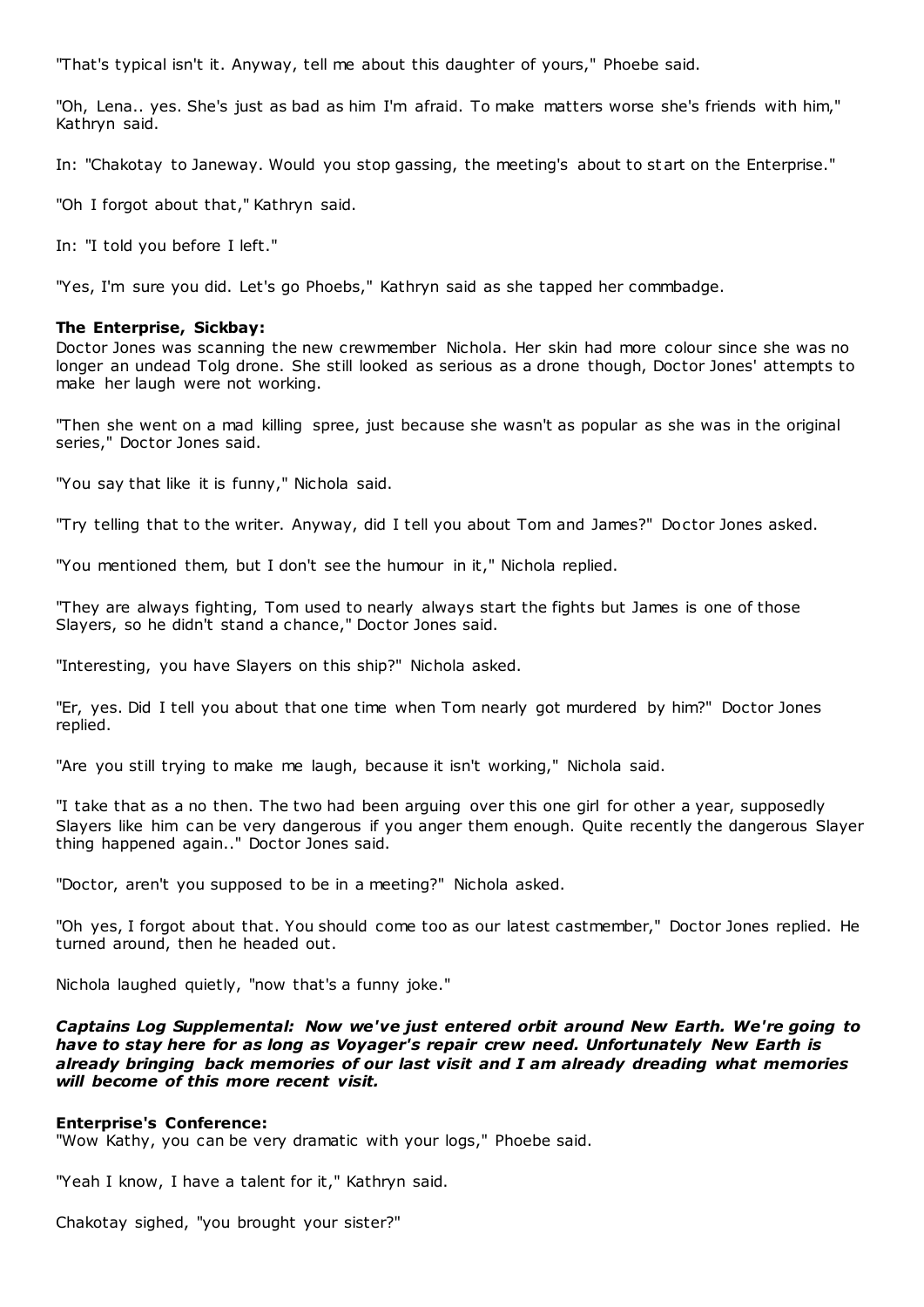"Shut up Drunk Monkey Man," Phoebe said.

"Drunk Monkey Man?" Chakotay said very slowly, losing the will to live.

Kathryn picked her cup of coffee up. She watched her senior staff and others arrive. She took a sip of the coffee, then she placed it onto the table. She cleared her throat quietly. "Is everyone here?"

Chakotay glanced back at her. "Harry, James. That's all who is missing."

Tom tried his best not to smile. "Tsk Harry, such a drama queen."

Kathryn sat down in her chair. "Indeed. Maybe it's best if Harry and James weren't here anyway."

Everyone glanced at the door as Harry walked in. He took a seat next to Tom. "Sorry I'm late," he grumbled.

"As you know, a lot has happened in the past few weeks. A lot has changed, whether it's for better or worse we have to acknowledge that we've got to work hard to sort out these changes. We used to have a regular crew for Voyager, but now we have new crewmembers and a new ship," Kathryn said.

"However even with new crew, it's still nowhere near enough to man both ships. We're organising a new senior staff for the Enterprise. Of course the new staff won't be able to take over until Voyager is back on track," Chakotay said.

"Who's going to Captain this ship?" Tom asked.

"I don't know yet. But that Captain will still take orders from me. After all that Captain w on't be an official Starfleet Captain," Kathryn replied.

"I'll do it," Lena said. Everyone's eyes widened as they turned to stare at her. "What? I've had command experience."

"I don't think it's a job for an eighteen year old girl..." Chakotay said.

"I can handle it, I've Captained more advanced ships that this one," Lena said.

"She's got a point, Chakotay," Kathryn said mid yawn. Cue another coffee.

"You're not seriously thinking of leaving your eighteen year old daughter in charge of the former flagship of Starfleet, just to spite me?" Chakotay asked.

"Hey, I'm better at Captaining than you are!" Lena snapped.

"Not true, right everyone?" Chakotay asked. He looked around the room. Everyone was either looking nervous, pretending to cough, or shaking their heads.

"Duncan would be a better Captain than you," Tom said.

"So it's settled," Kathryn said. By the third big sip of her coffee no one was really surprised.

"Big mistake," Chakotay groaned into his hand.

"Now we just have to organise who goes to which ship," Kathryn said.

"Er, can I make a suggestion?" Lena asked.

"Here we go," Chakotay muttered.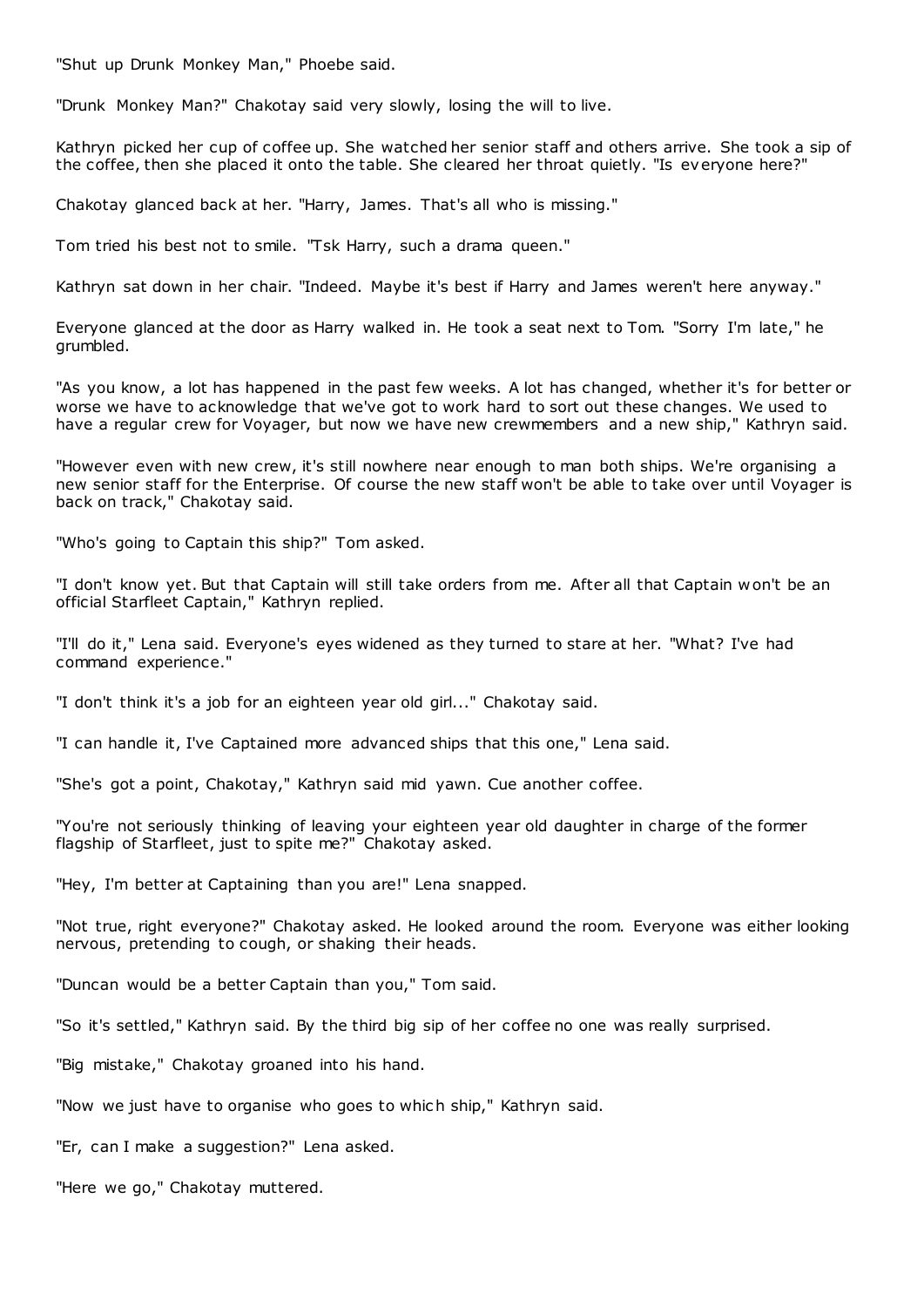Lena ignored him, "we shouldn't really choose who goes where yet. Maybe we could send a poll to the crew asking them where they'd rather stay on Voyager or t ransfer. From there, pick jobs."

"I suppose that's a good idea," Kathryn said.

"I don't give a toss anymore," Harry muttered. Most of the room rolled their eyes.

"Now Harry, there's no need to be like that," Tom said.

"I know you're all going to laugh at me, but I don't care. I liked Emma, and Tuvok's gone just like that. Nobody cares. Then Jessie pops it and it's like, ohno the tragedy!" Harry rambled.

"Of course we cared about them. Tuvok was my close friend for many years," Kathryn snapped. She sighed and sipped to calm herself. "I know it's rough. In a way everyone in this room has experienced some loss. We have to deal with it and move on."

"Zip it Janeway, you're boring everyone," a familiar voice said. Everyone looked towards the door, they saw James come in. He took the only available seat, next to Harry.

Kathryn sighed and stood up. "James, why are you late?"

James just rolled his eyes. "I dunno."

"He was probably too busy bubbling like a little baby," Harry muttered. Lena looked at him as if he made a smell.

"For your information Kim, I haven't cried once since it happened," James said.

"Yeah, likely story. I guess instead you're settled with biting everyone's head off everytime they speak," Harry said.

Lena looked at her dad who had a similar look on his face. "Is he taking the piss?"

"Harry! Cut it out. Both of you are in grief, and you may say some things you'll regret later," Kathryn said.

"B'Elanna, Tom, you'll both distribute the poll to the crew. It shouldn't take long," Chakotay said.

"Yes sir," Tom and B'Elanna replied.

"If that is all, you are all dismissed," Kathryn said.

#### **Voyager's Ready Room:**

Kathryn was sitting at her desk drinking only her second cup of coffee of the day. The door chimed.

"Come in," Kathryn said quietly.

The door opened, Kathryn groaned when she saw Peter Taylor walk straight over to her desk.

"What can I do for you?" Kathryn asked, trying to sound polite.

"Am I correct in assuming that I'm having a little family trouble and that no one in the family has bothered to tell me?" Peter replied.

"How did you guess?" Kathryn said with disinterest.

Peter sat down in the nearest chair. "Since I'm here, why don't you tell me."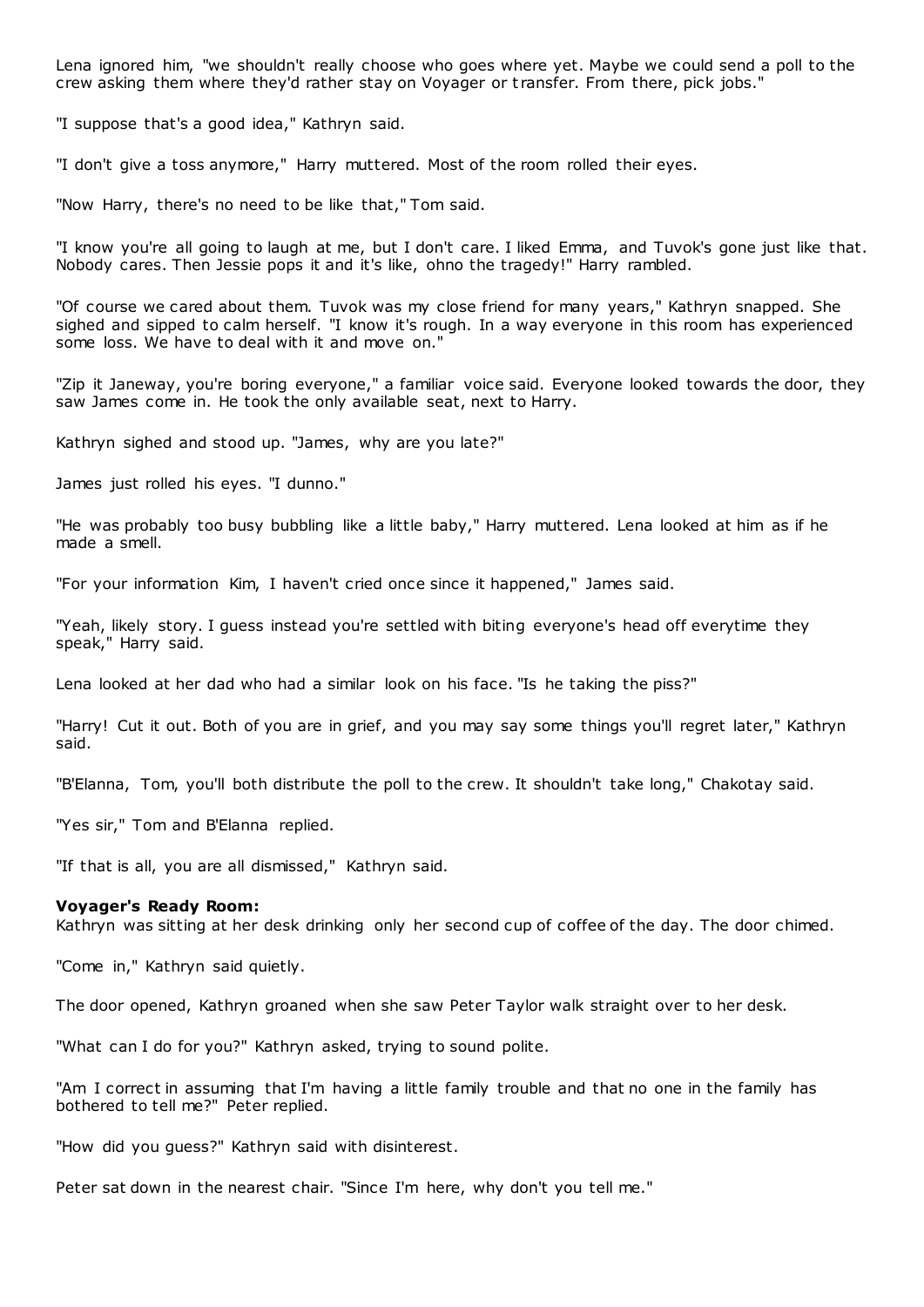Kathryn sighed, she took one last sip of coffee before putting the cup back on the desk. "Jessie was killed on the last planet. According to Lena what happened afterwards concerning your son was a close call."

"How do you mean?" Peter asked.

"He is a Natural Slayer, Mr Taylor. Grief, anger and then the desire for vengeance can easily over power them. He was lucky he didn't kill, if he did, he wouldn't have been able to stop," Kathryn said.

Peter smiled despite the topic of conversation. "I just wanted to know what happened, Janeway, I didn't need an explanation about the 'not being able to stop killing' thing. I also know my son is a Natural Slayer, he even has the potential of a Chosen Slayer. I do know more about Slayers than you do."

"I figured that you didn't know," Kathryn muttered.

"I know alright. That's the reason why I... in your words, *beat him* in the first place. To train him. Of course I wasn't born with the ability like all other males in my family. So we all had to train hard to.." Peter said.

"Yes I know. Every male in the family has to train ridiculously hard to become a Slayer. I've heard already," Kathryn said. She then looked uneasy, she turned her head away.

"How have you heard?" Peter asked suspiciously.

Kathryn was a little too quick to answer, "James told me of course."

Peter raised his eyebrow. "I only mentioned it to him recently."

"He must've figured that part out himself. Now if you'll excuse me, I have work to do," Kathryn said. She turned to her computer, then she switched it on.

Peter eyed her suspiciously. "You say your name is Kathryn right?"

Kathryn dared not to look up from her computer. "That is right."

"Do people call you Kathy?" Peter asked.

"Not really, now please I have work to do," Kathryn replied.

"You always were the little liar, weren't you, Kathryn Janeway. Or should I call you Kathy Williams," Peter said.

Kathryn looked up at him in shock. "What are you talking about?"

"I knew there was something familiar about you, I just couldn't put my finger on it," Peter said.

"I have no idea what you're talking about," Kathryn said nervously.

Peter stood up and he leaned on the the desk. "Stop toying with me Kathy, you know what I'm talking about. Am I the only one who's been left out of this, or have you lied to everyone?"

Kathryn slammed her hand on the computer to turn it off. She stood up. "Look Peter, I will not have you ruining my life again. You will not say anything.." Kathryn said.

"Does James know your little secret?" Peter asked.

"Not all of it, and I intend to keep it that way until he's recovered from his loss," Kathryn replied.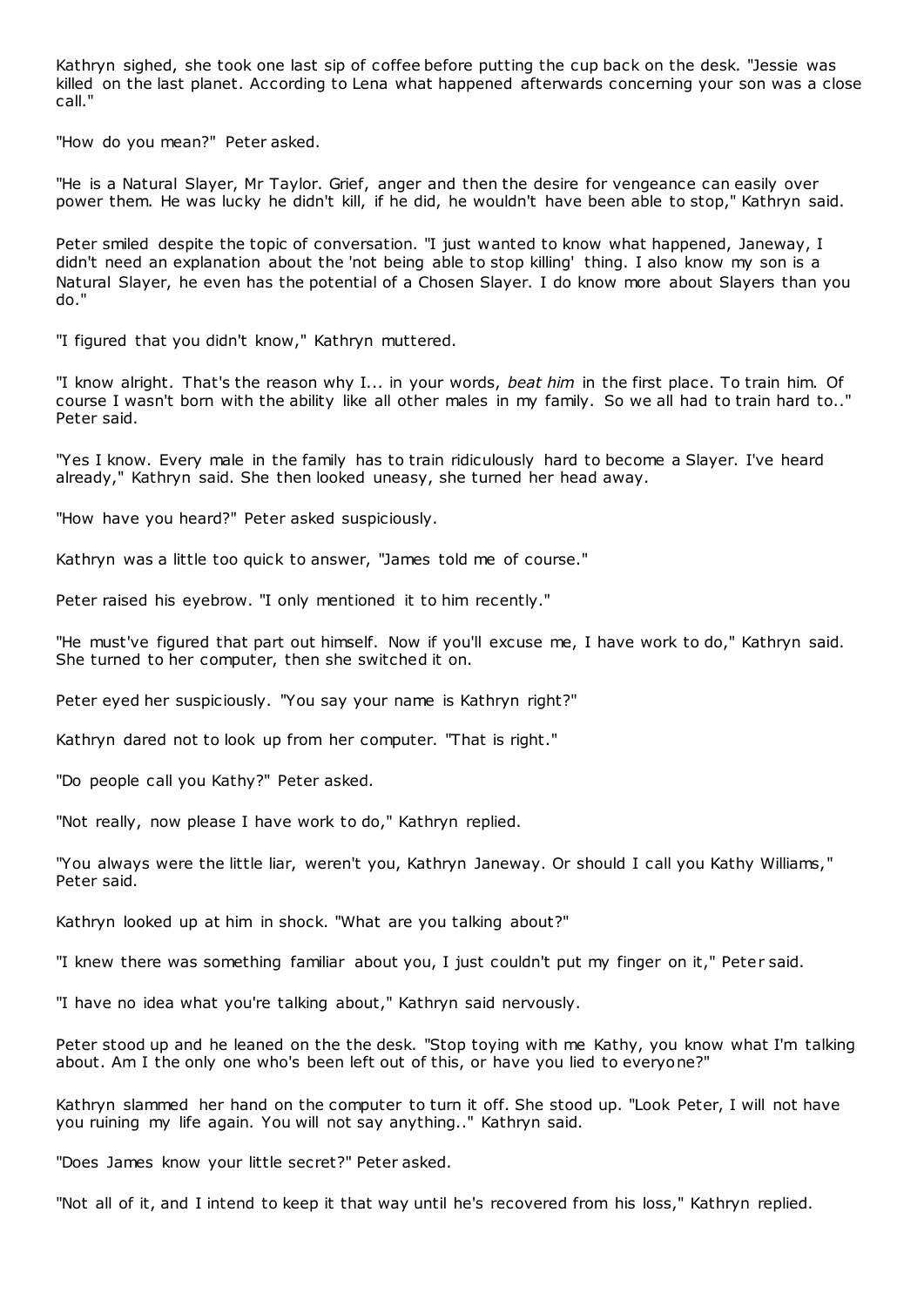"Not all of it? What did you tell him?" Peter asked.

Kathryn went around the desk and she stood directly in front of Peter. "I told him that his mother asked me to help look after him when he was a newborn up until about two," Kathryn replied. Peter tried his best not to laugh. "I was desperate. I was mad at him for something that I shouldn't have been mad for. I didn't have any idea what his reaction would be if he knew the truth," Kathryn said.

"That's a nice story, girl. Now tell me, when are you planning to tell him? On your dying bed? In the afterlife? In another reincarnation?" Peter asked.

"Looking for the right time is difficult. He's not exactly the easiest person to talk to," Kathryn replied.

"I tell you what, I'll take the difficult task off your hands," Peter said.

"No! Not now, he's just lost someone... his best friend and fiancée. He won't be able to handle it, he may go after someone's blood again... most likely mine," Kathryn said.

"It's about time he did, it'll prove to me that's he not a total screw up," Peter said.

"I am the Captain of this ship, and I order you to stay out of this. I'll tell him when the time is right," Kathryn said.

Peter smiled, he did a fake salute, "ok boss, your wish is my command." He walked out of the room.

Kathryn sighed and she sat down on the edge of her desk. "I was wondering where James got that awful sense of humour from."

#### **The Mess Hall, Enterprise:**

James was sitting on his own at the far end of the room. Lena slowly came up behind him.

"Oh great, come to lecture me or have you come to just pester me?" James asked.

Lena pulled out a chair, then she sat down beside James. "Both, maybe. I haven't decided."

"So you've come to pester then?" James muttered.

"Depends. I don't usually pester on purpose," Lena said.

"Do you want me to apologise for calling you useless last week?" James asked.

"Yeah I do, but in your own time. Probably right now you wouldn't mean it," Lena replied. She heard footsteps coming up to the table. She then looked up to see Peter. He sat himself down opposite James.

"Janeway told me a little story about you," Peter said.

"A story, I like stories," Lena said.

Peter rolled his eyes. "She says that she used to help look after you when you were a baby."

"She did?" Lena said questioningly.

"Why are you telling me this, I already know. She told me on this planet about seven years ago," James said.

"Wow, look how far we've come in that time," Lena said jokingly.

Peter tried to ignore Lena's comments. "I am telling you because that's not the whole story."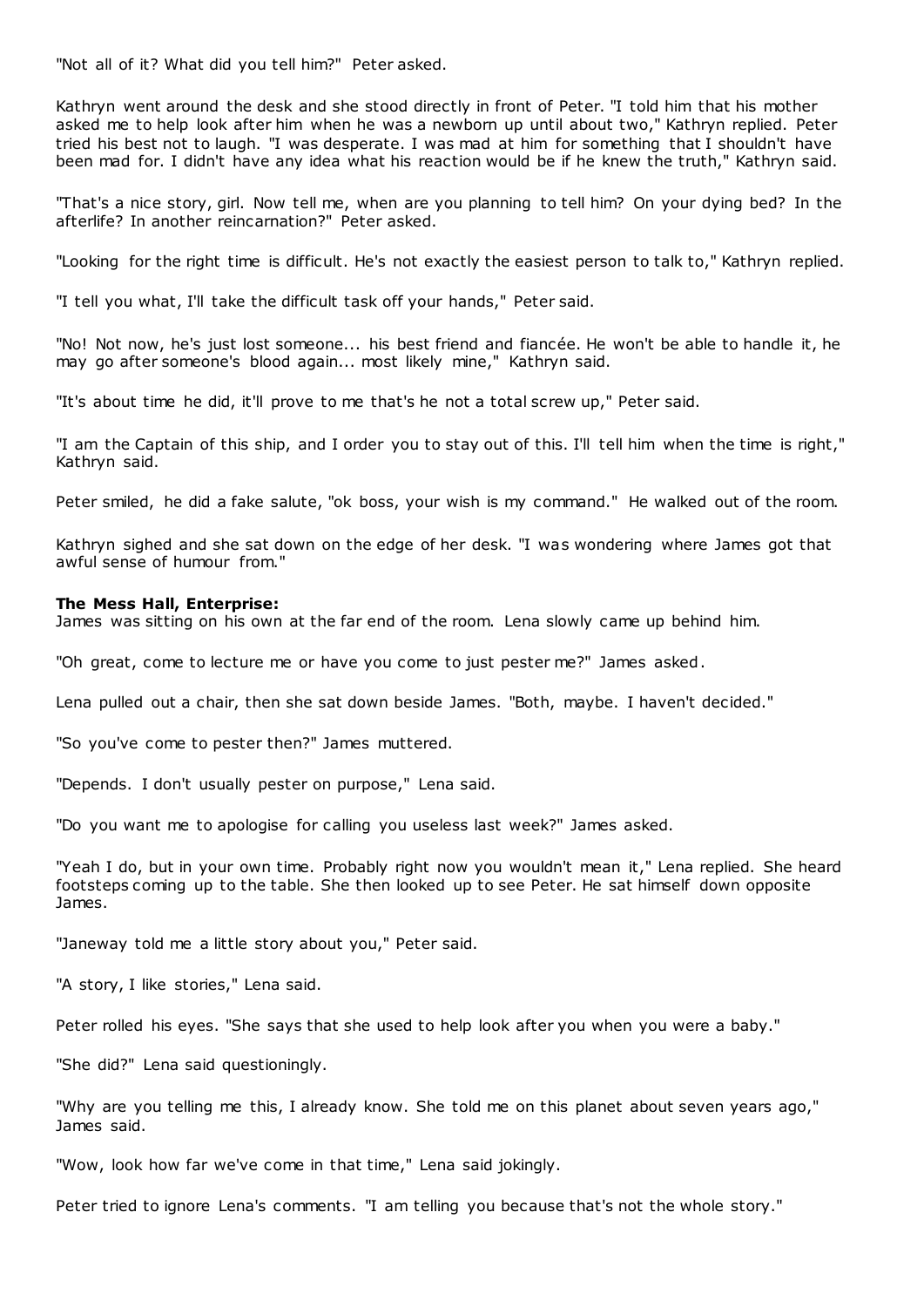"Ok, what is the whole story?" James asked.

"I met Janeway months before you were even born. We met in a pub, it's funny cos we were both drunk at the time," Peter said.

"That's funny, two people meet in a pub who happen to be drunk. What are the odds?" James said plainly.

Lena pulled a face, "if they serve coffee too, high."

"Do you mind butting in young lady!" Peter said angrily.

Lena folded her arms on the table, she pouted. "It wasn't me! Fine, continue."

"Anyway, I started talking to her, she thought I was coming onto her.." Peter said.

"Wait a second, how old were the two of you?" James asked.

Lena started to fiddle with a strand of her hair to distract herself from her nausea. "Is it relevant?"

Peter chuckled, "that's what you ask? Fine. It was twenty nine years ago."

Lena started chewing on her hair, then she started watching James as he looked on at Peter blankly. She rolled her eyes, "duh, mum was eighteen, he was twenty five."

"Yeah that's not..." James then stared at Lena in disgust, "oh god."

"What?" Lena asked.

James shook his head frantically for a moment before answering. "Ages ago she told me this really weird story, like an *I know how you feel* comparison story. But it ended up being about her wild teen years, one night stands and a miscarriage."

Lena's eyes widened a lot. "First I heard of it."

"Yeah, I just assumed she lost the plot and assumed it was made up. It wouldn't be the first time," James said.

"A miscarriage, she is a good liar," Peter chuckled.

Lena glanced at Peter with a disgusted look on her face. "You're a sick pervert. You got two girls pregnant in a matter of months or so. Mum was my age, eew gross!"

"Listen to me. My wife was only pregnant twice; once with Debbie and the second time was when James was about three. Janeway never had a miscarriage," Peter said.

James and Lena glanced at each other with shocked expressions on their faces.

"You, you don't mean," James stuttered.

"Yes son, Janeway's your real mother, not Susy. We just didn't want you to know till you were old enough. Obviously Susy never wanted you to find out at all and so here we are," Peter said.

James and Lena glanced back at each other. Lena pulled a disgusted face. "Eeew, no way! I.. I kissed my half brother."

"Oh, so you're Janeway's younger daughter.... wait a minute, you kissed him!" Peter stuttered.

"It was an accident, geeze, I was a bit possessed. You should know about accidents," Lena said.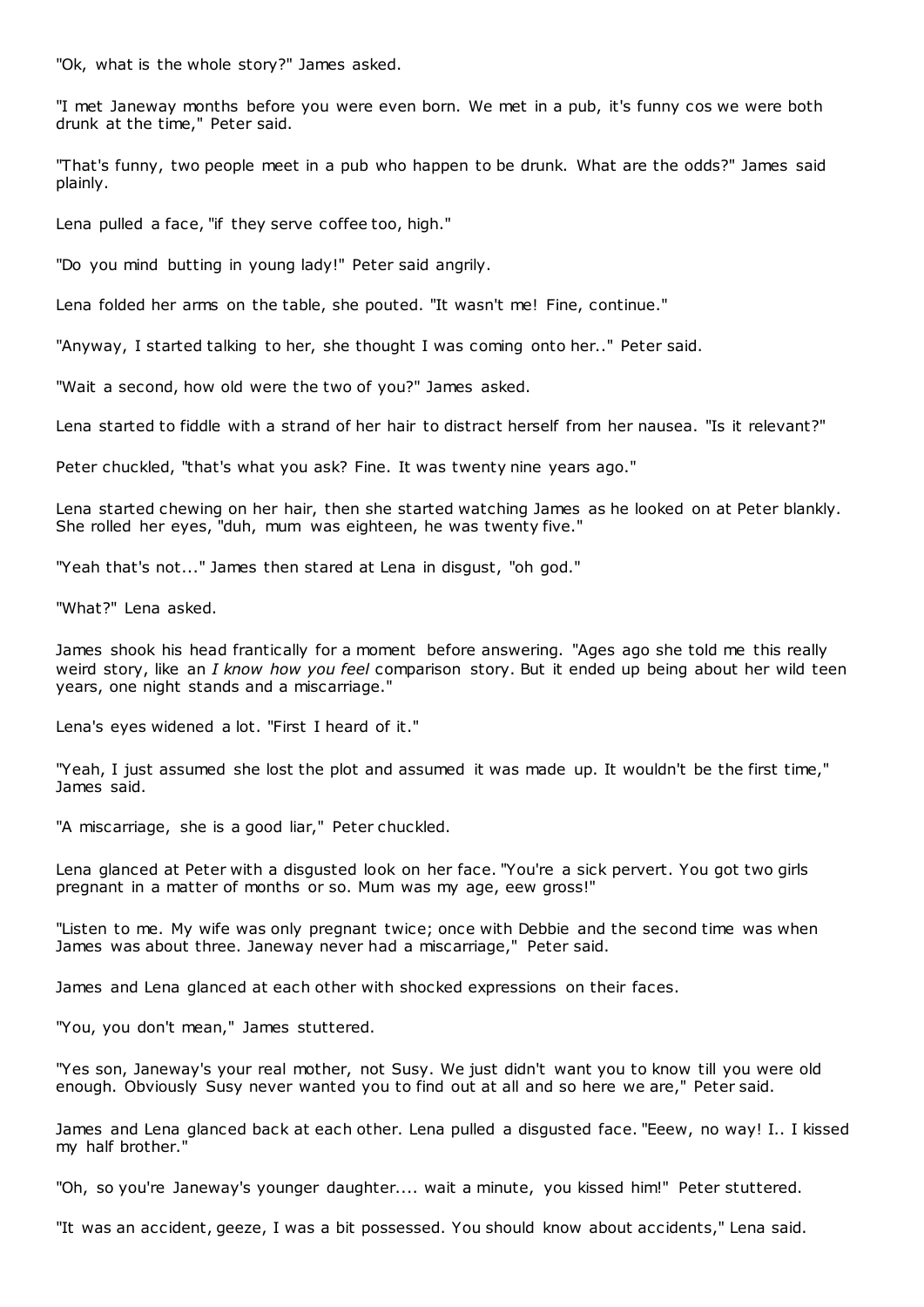"What are you trying to say?" James asked.

Peter spoke at the same time, "a *bit* possessed?"

"I didn't mean you were an accident, I knew what I meant," Lena replied.

"I guess it explains everything," James stuttered.

"It does?" Lena was confused.

"Think about it, she wasn't happy when we became friends. She was incredibly pissed when she found out about that kiss. Yet when she found about you and Craig, she didn't care as much," James said.

"Oh yeah," Lena said slowly.

"It also explains why she totally blew her top when she caught me and Jessie... on New Earth," James said.

"She blew her top, how do you mean?" Peter asked.

"I'd like to see that," Lena giggled.

"You don't, it's something not many people know about. Besides, I'd rather not talk about her," James said.

"Can't you make the exception, I want to know," Lena asked.

James stared at her blankly, "you really don't. Is that really what you want to talk about!?"

Lena's eyes darted from him to Peter a few times. "Yes, cos what he said; dumb. So dumb and lies."

Peter was about to respond. James cut him off, "not really, like I said it explains... stuff." Lena's face turned very pale. "It's not like I want this to be true, you know."

"I just remembered," Lena stammered. "This is that planet, you two were together. She caught you. Yeah you're right, I don't need to know."

James covered his face with his hand. "Yeah sure, you happy now?"

"Not really, I thought it was more interesting," Lena honestly replied.

Peter shook his head. "Your own mother caught you doing that? No wonder she blew her top."

"No, it was the morning after," James replied.

"That's better then," Peter chuckled.

In: "Doctor Jones to Stuart. I've had as much as I can stand with your son. Please take him off my hands before he does burn this place down."

"Think you can handle him?" Lena asked.

"Yeah, I've handled worse," James replied.

In: "Good, please pick him up immediately.... no, Duncan, keep off those hyposprays!"

"I think we should be keeping him away from anything sharp and flammable," Lena said.

"I take it Duncan's upset," Peter said sarcastically.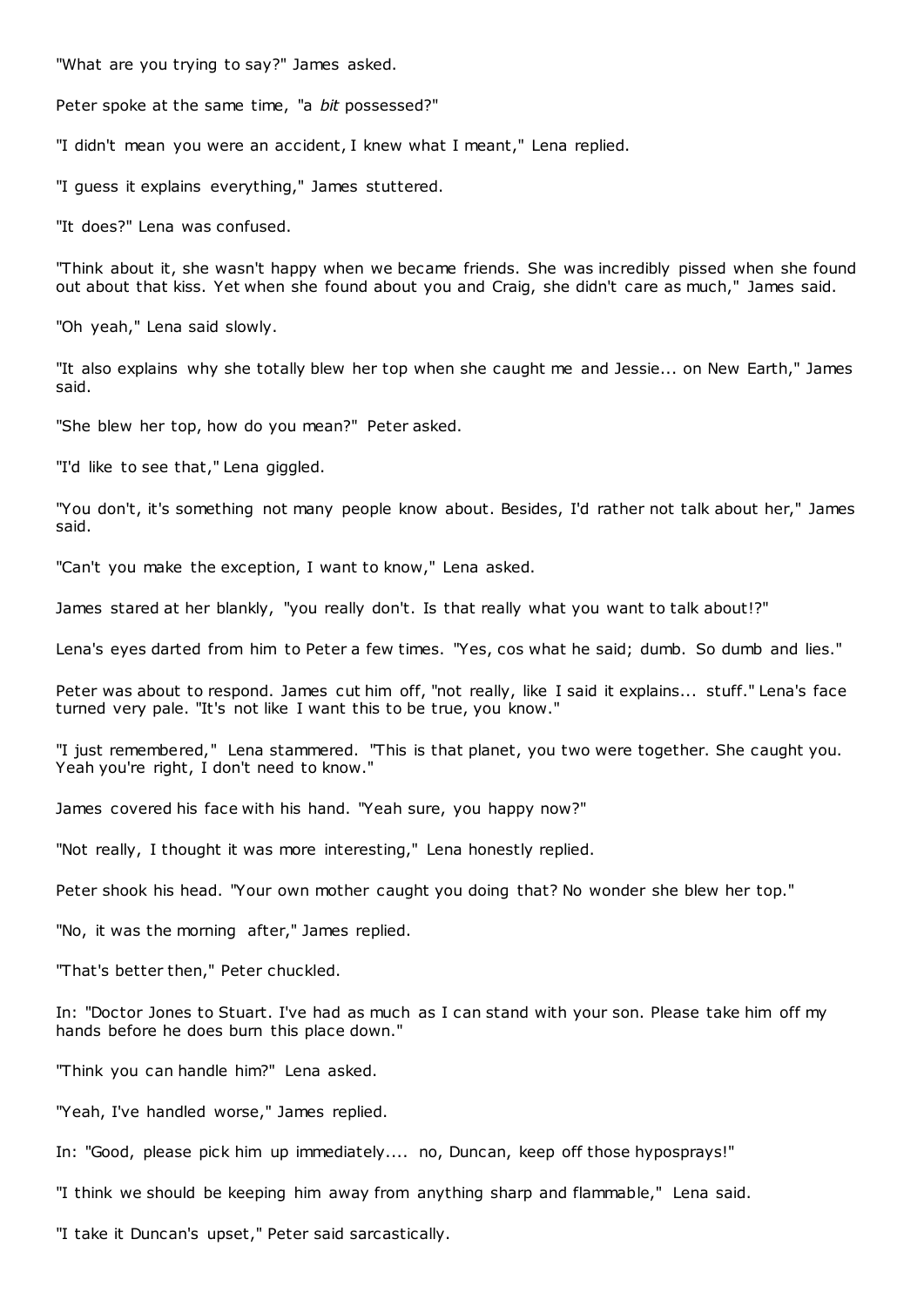"Don't joke about it or I'll make you his first target," James grumbled. He stood up, then headed straight towards the door.

"He will you know," Lena said warily.

"No he won't, I doubt he'll want me to do the same to Duncan as I did to him," Peter said.

Lena winced, "that's... not what either meant."

#### **Half an hour later James' Quarters:**

The room was dark and quiet. James was sitting on the sofa, Duncan was asleep in his arms. The door chimed, James didn't answer, but the door opened anyway.

Kathryn stepped inside, after looking around the room she folded her arms and looked at James and Duncan. "Cute," she said quietly.

"What the hell do you want?" James asked.

"Who do you think you are talking to me that?" Kathryn said angrily.

"I don't think I am, I know I am your bloody son," James said.

Kathryn looked shocked, she turned her head away. "He told you I take it."

"Oh yeah, you are a nice storyteller. I can't believe I fell for it all," James said.

Duncan slowly started to wake up. He looked up at James. "What's going on?"

"Nothing, you don't mind going to see Aunt Lena," James replied.

"Yeah, ok," Duncan said. He stood up, he headed out of the room.

"He knows too, how did you explain it?" Kathryn asked.

"Why? You want to know how it should have been done at his age?" James replied.

"No, that's not why I asked," Kathryn said.

James stood up, "so when were you planning to tell me?"

"It wasn't planned, it was just difficult to find the right time, that's all," Kathryn replied.

"So, why did you stop by?" James asked.

"I came by to see how you were doing, but now I think it'd be better if I came back later," Kathryn replied.

"Oh no, stay, I might forget what I want to say," James said, he headed over to the nearby bookcase. "They pack these quarters with any old s\*\*\* don't they," he muttered as he pulled out a book.

"I know you mustn't be happy with me, but you've got to understand I was under a lot of pressure. If I went back home with a two year old son both of us wouldn't have had a family to stay with. I did what was best for you," Kathryn said.

James turned around. "Best for me? You wouldn't be saying that if you knew what my life was like. You didn't care about what happened to me."

"That is not true at all," Kathryn said.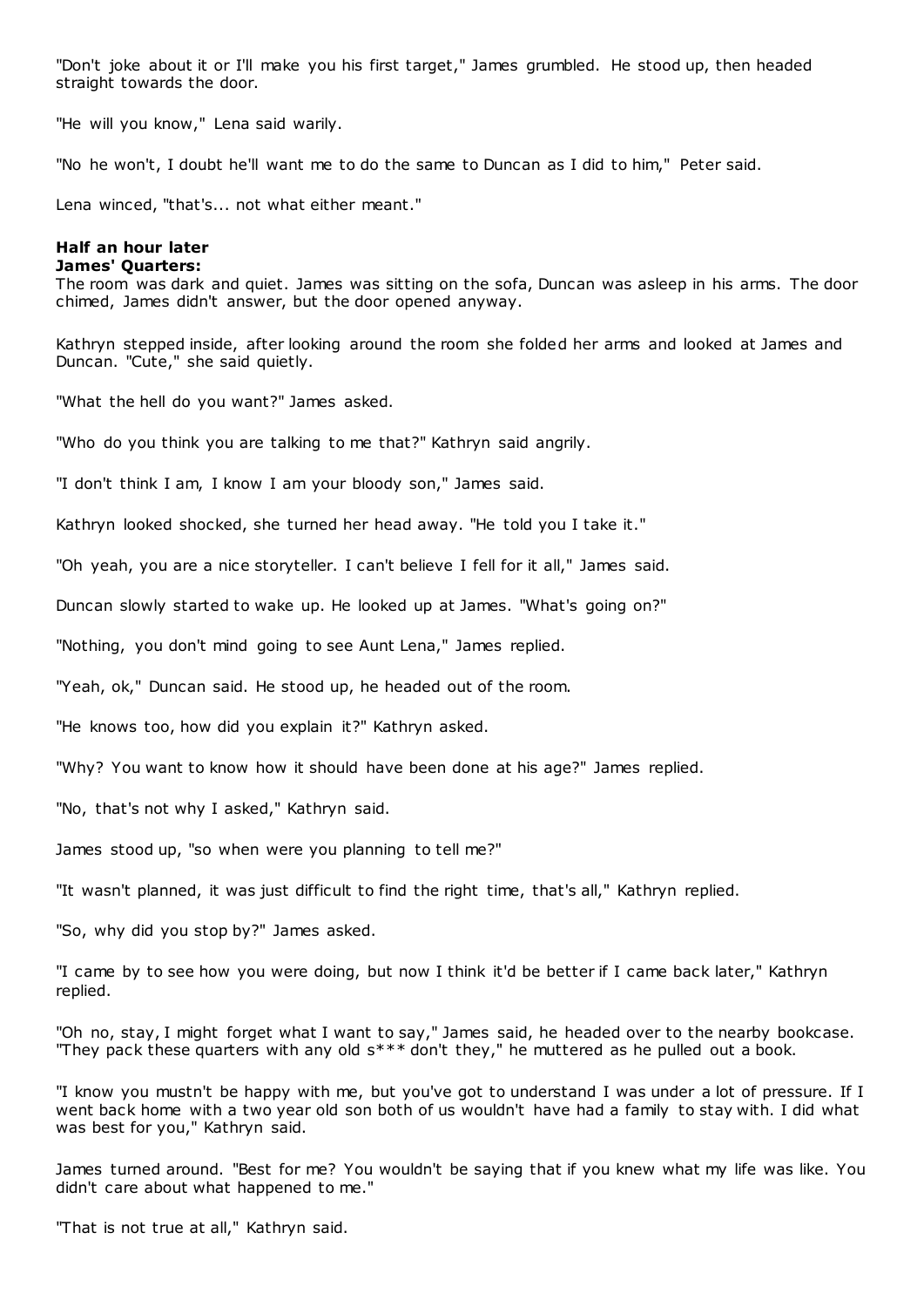"I bet you didn't think for a second about me when you were living out your little perfect life," James said, he threw the book to the ground. "While you were going up ranks, I was getting beaten by my own father." He dropped another book onto the ground. "Losing members of my family, getting bullied, getting treated like the love rat I am by my 'mother'." He pushed the whole shelf of books onto the floor. "Attempting suicide after suicide, and you stand there claiming what you did was the best for me."

"My life wasn't as perfect as you may think," Kathryn said.

"Oh yeah, I nearly spoilt your perfect life didn't I. You figured that the only way to get back to your perfect life was to abandon me at the first opportunity," James said as he went up closer to Kathryn.

"It wasn't like that. I wanted to take you back home, but I couldn't. How could I tell my family that I accidentally slept with a man I'd never met before when drunk, and had a son. My fiancee years later, I never told him either," Kathryn said.

"Now wouldn't it have been a shame if he did find out," James said.

"He died, he died in an accident that killed my father as well. My life was far from perfect James. My father knew my secret, no one else did. I made up lies to my sister. You see, you're not the only one who's lost somebody you loved. I know exactly what you're going through.." Kathryn said.

"You're talking crap, you have no idea what I'm going through. I lost my sister when I was three, my father at five. I saw my so called mother lying dead in a public area, I felt like I do now, I wanted to kill who was responsible. I killed two Cardassians that day, they probably didn't even do anything wrong, and I've regretted that for a long time. Jessie was the only one I had left, and guess what... she's gone..." James said. He pushed the chair nearest to him, it overturned as it fell onto the ground.

"You haven't lost everything.. you have Duncan, Lena, your friends..." Kathryn said, as she backed towards the door.

"I know, Duncan's the only reason why I'm alive now," James said.

"I know you've lost a lot of people you've cared about, but that's no reason to think like that. There are a lot of people on this ship that care about you.." Kathryn said.

"Including you?" James asked.

"Yes of course," Kathryn replied.

"I don't believe that for one second," James said.

"If I didn't care about you, you wouldn't be alive now," Kathryn said.

"Really?" James said in a sarcastic voice.

"Yes really. Susy was so angry when I had you, she wanted you dead. If I hadn't of cared I would of went home straight after you were born, and left you with her," Kathryn said.

"Didn't stop you leaving me when I was, what two?" James said.

"Two years is a long time, she grew fond of you during that time. I thought it was safe to leave you," Kathryn said.

"Well obviously it wasn't. I lived in fear for over a year while you were probably laughing it up at that damn Academy," James said. Kathryn backed further to the door, he followed her.

"You know, I think I should come back later when you've calmed down," Kathryn said. She backed into the door, she moved her hand to press the button at the side of the door. James' hand got their first.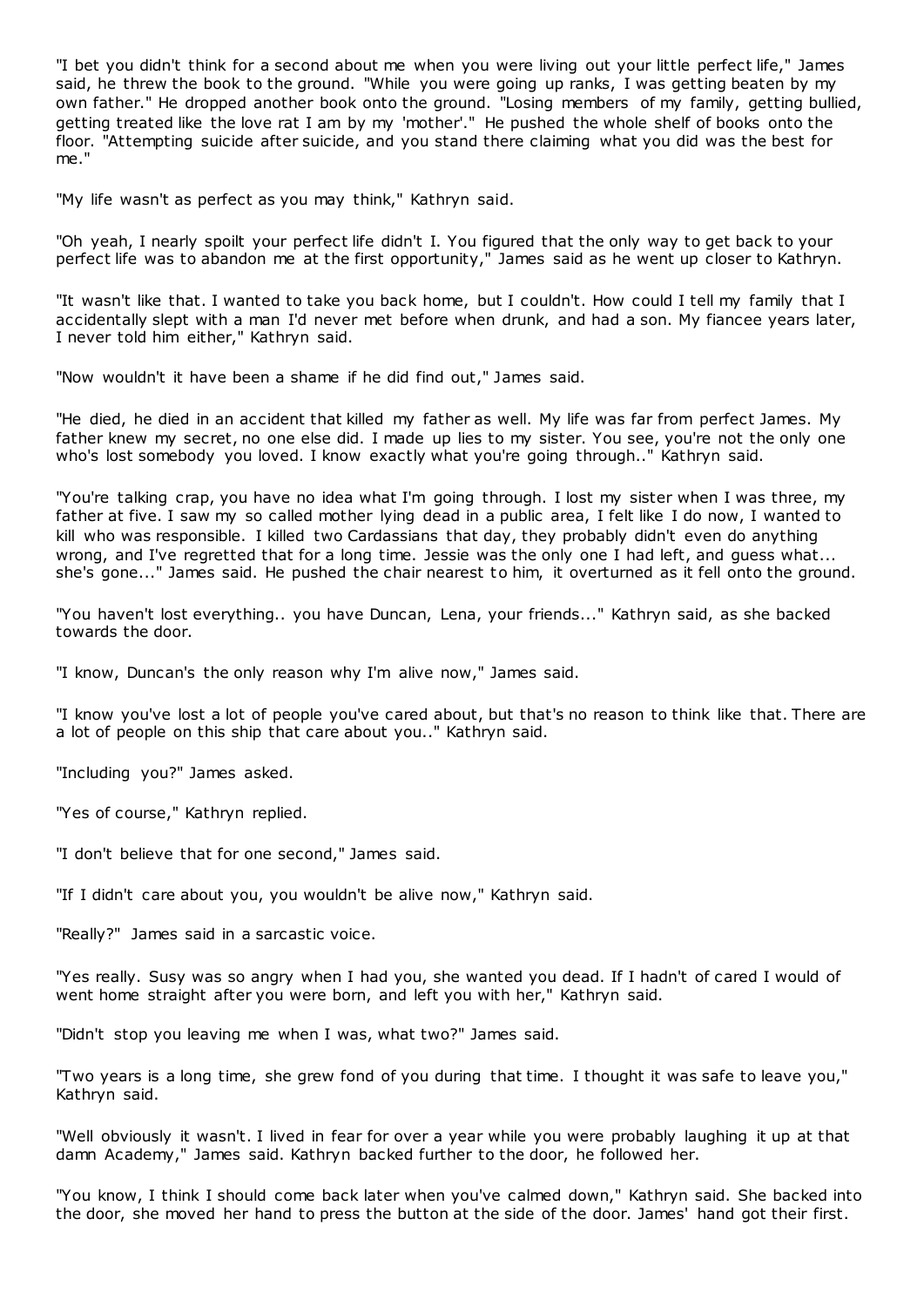"You're not going anywhere," James said. He smiled slightly, "here we are, a mighty starship Captain, so scared of her son that she's willing to run away from him."

"I'm not scared of you, James. I'm worried about you," Kathryn said. She quickly tapped her commbadge. "Janeway to Security," she just managed to say before James got a hold of her commbadge, crushing it. He grabbed a hold of Kathryn by the arms. "Security will be on it's way, James, you don't want to get into trouble."

"Trouble, it's what I'm best at," James said. His eyes turned red again, then he threw her into the glass table. It smashed upon impact.

## **The Enterprise Bridge:**

In: "Security Team One to Chakotay."

Chakotay tapped his commbadge. "Yes, what is it?"

In: "We were just contacted by Janeway, then the signal was cut off. We don't know where she is. What should we do?"

"Stand by," Chakotay said. He turned to opps.

"According to the sensors she's in James' quarters," Harry said.

Tom's eyes widened and he looked to his left to glance at Harry. "Oh god." He tapped his commbadge, "Paris to Lena."

In: "Yeah?"

"I think James has gone to the dark side again," Tom said. Everyone looked confused as they glanced at Tom. "What should we do?"

In: "What's he done?"

"Don't know. Janeway called Security, but the signal cut off. She's in James' quarters," Tom replied.

In: "S\*\*\*, I may know why he's gone all evil Slayer. I was wondering why Duncan was sent to me. Don't send any Security, they won't be able to handle it. I'll go."

"Lena, I don't want you..." Chakotay said. The signal was cut off before he got to finish.

#### **The Mess Hall:**

Lena knelt down in front of Duncan. "Now you stay here, ok."

"But I want to see daddy all evil," Duncan said.

"Believe me, you don't," Lena said as she stood up. She looked around the room, Peter had gone. "Oh s\*\*\*, he's the last person who should be helping out."

#### **James' Quarters:**

James was wandering around the room, while Kathryn was trying to get up. "Gee, look at the mess of this place. This is where you say something like 'clean up your room, James', and I say something like 'no, I want to go out and play'."

"James, you need help. If you do anymore you'll not be able to go back to your normal self," Kathryn muttered.

James knelt down next to Kathryn. "You just don't get it do you. I'm not that James anymore. He used to whine and cry at nearly everything. He was so gullible to believe your little fairy tales."

"You don't want this, I can tell," Kathryn said. She managed to sit up.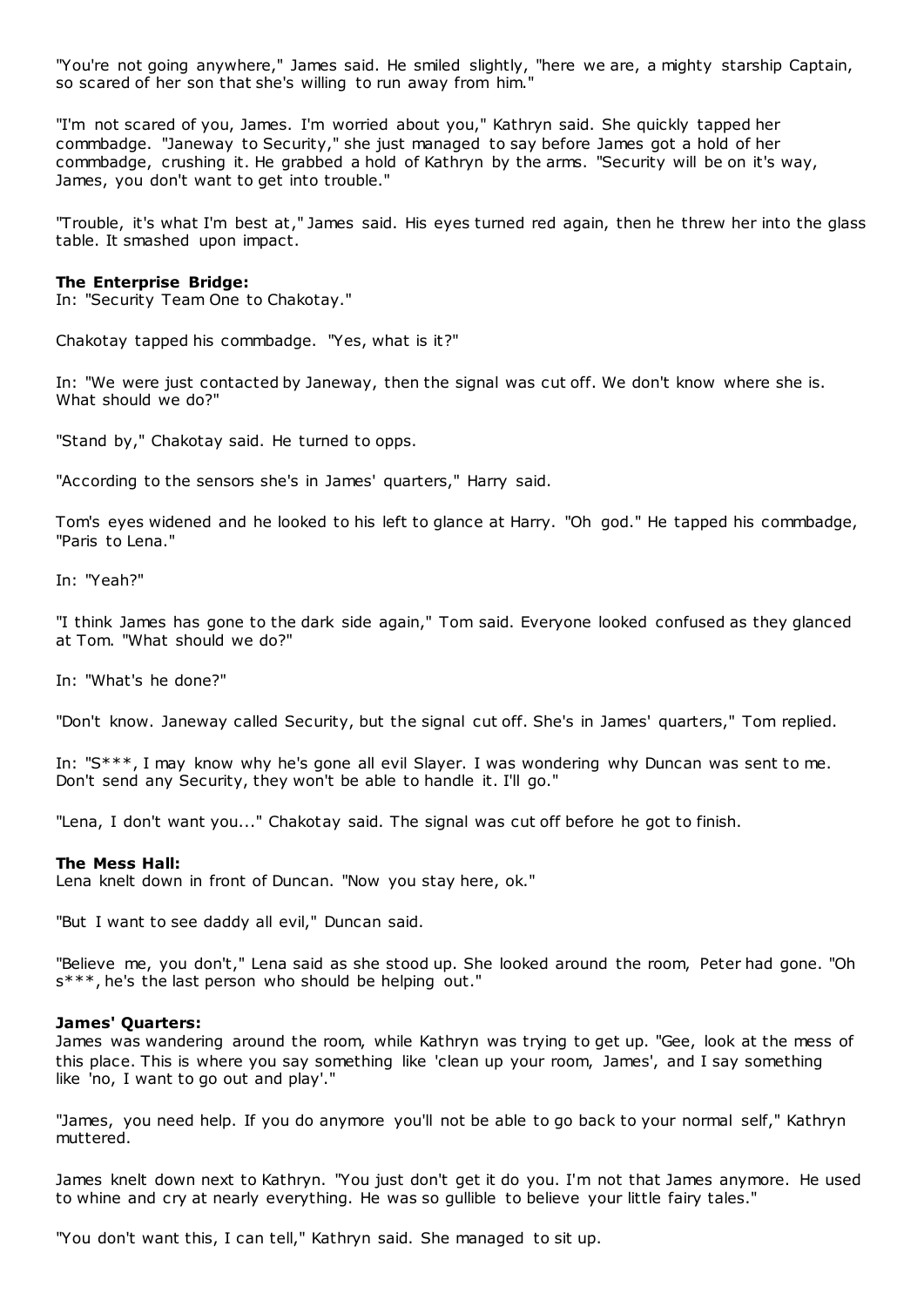James stood back up. "Oh shut up," he said. He kicked her in the stomach, she fell back onto the ground.

"Leave her alone," a familiar voice said.

James turned to the door, he saw Peter coming towards him. "Uhoh, daddy's home. Tell me are you here to ground me or here to screw my mother again."

"I'm here to help you. What you're doing is childish, not to mention that you're not acting like a man," Peter said.

James rolled his eyes. "Oh please, make up your mind, old man. First crying and asking for help was being unmanly, now you're saying doing the opposite is unmanly..."

"There's a difference between being a man and being a murderer," Peter said.

"I haven't killed anyone... at least not yet," James said. He grabbed a hold of the nearest chair, he threw it towards Kathryn.

"Stop this, hurting her isn't going to make things better," Peter said.

"So says the man who thought beating up his three year old kid was the right thing to do," James said.

"You've got to stop for your own sake. If you don't you will eventually destroy yourself," Peter said.

"Blah, blah, give it a rest. I've got better things to do than listen to your lectures," James said as he headed over to Peter. He quickly pushed him into the wall, he held Peter there by putting his hand around his neck.

"James, stop!" Lena yelled as she came into the room.

James smiled as he turned his head to look at her. "Hey sis, how ya doing?"

"Not to well, what did you do to my mother?" Lena replied.

"You mean our mother," James said.

"Don't correct me, you know I hate being corrected," Lena said.

"And I so hate being interrupted," James said. He threw Peter towards Lena, they both fell onto the floor. James went back over to the bookcase.

Lena was the first to try and get up. "James look, I know you're in pain but this isn't going to make things any easier for you. What happened with our mother was an accident, and I bet she already regrets it. There's no point in making it worse for her."

"An accident? As in a 'oops' accident? I don't think so. This is an 'oops' accident," James said. He pushed the bookcase over, and it landed on top of Kathryn. "Oops."

Lena pulled herself to her feet. "Please stop this, I really don't want to have to hurt you."

"Is that a threat? I can take threats," James said. He turned his back on her and went over to another bookshelf.

"What are you doing?" Lena asked.

James turned away from the replicator, "what, I'm not doing anything.."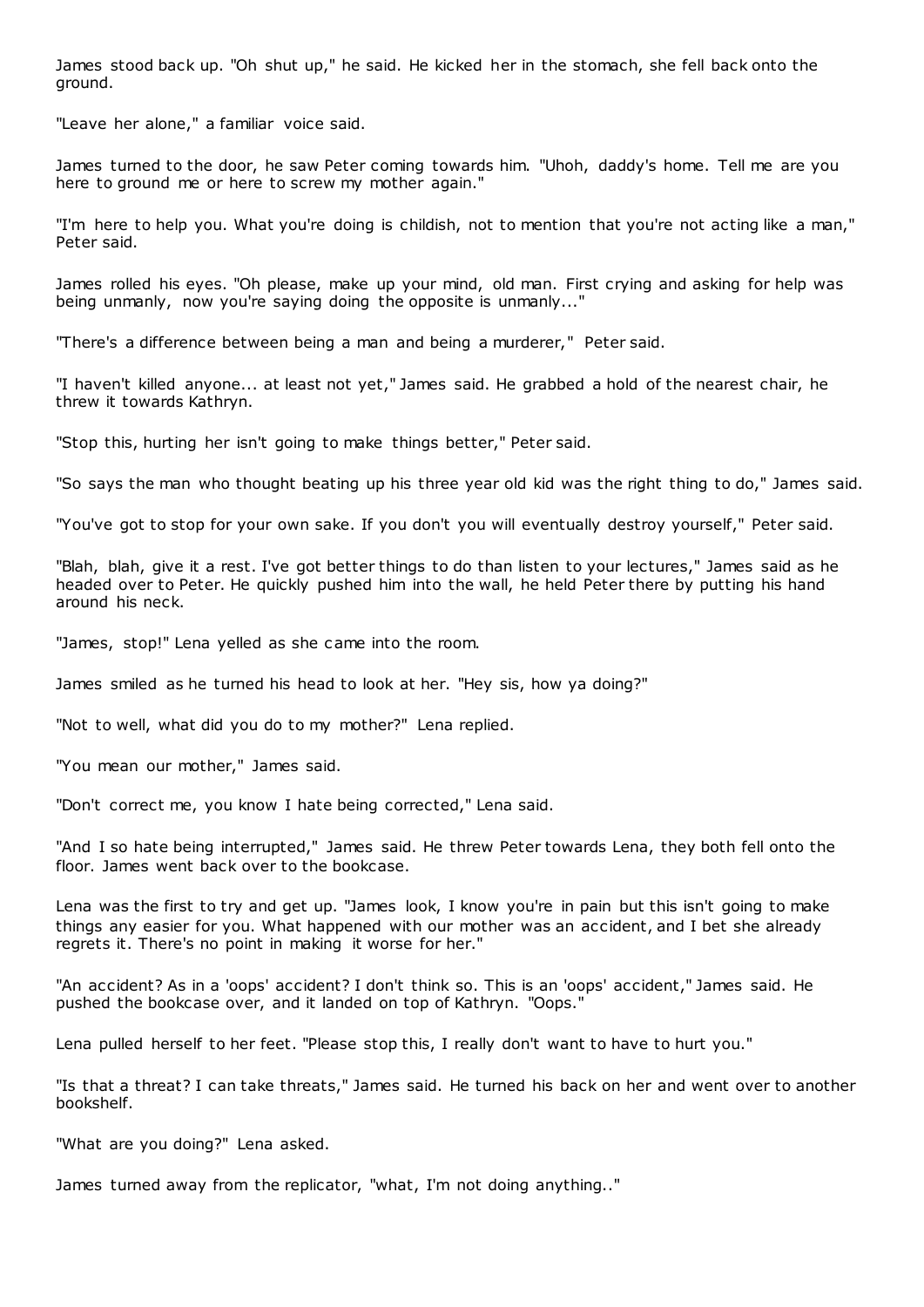Peter stood up, and he stood next to Lena. He went closer to James again. "Tell me, do you feel better now that you've hurt her?"

"Just a little, maybe I'd feel much better after getting rid of you," James replied.

"You don't have the guts," Peter said.

"Peter, shut up," Lena said.

"No, if you had fully changed you would've killed us both by now. What are you waiting for?" Peter asked as he went as close as he could to James.

"Peter, don't be a fool," Lena said.

"Is this your master plan? If it is why didn't you just say 'please kill me', it's not as long," James said. Peter slowly collapsed onto the floor.

"What the, how did you do that?" Lena asked.

"Look again, Lena," James replied.

Lena glanced down at Peter, he had a knife in his chest. He was still alive though.

James knelt down beside Peter. "After all those beatings and everything, I bet you never thought it would come to this."

"You've made a big mistake, now you'll never be able to go back," Peter said slowly.

"Ohno, what should I do," James said sarcastically.

"You will always be that whiny little baby, there's no turning back from that. You're just a spoilt child who never gets his own way," Peter said.

"You don't know when to stop, do you. Aren't you forgetting, I'm the one with the knife," James said.

"Do you think that having a knife changes anything?" Peter asked slowly.

"Oh for god's sake, just shut up!" James yelled, he stabbed Peter again. Lena ran forward, she pushed James onto the ground. She tried to pull the knife out of his hand, as she did so it slashed her arm so she was forced to let go. James pushed her off him. Neither of them heard the door open and shut again.

"Leave her alone or I'll shoot," a familiar voice said boldly.

James and Lena looked towards the door. James groaned, "oh great, it's Mr Brock Wannabe."

Craig was standing nearby them, pointing a phaser at James. "I'm warning you, I'll shoot if you don't get away from her."

"Don't let me stop you, go ahead," James said.

"If you insist," Craig said and he fired the phaser. The beam hit James but nothing happened. "Holy s\*\*\*," Craig stuttered.

"Nice try Brocko," James said, his eyes turned black. "I think there's something wrong with your phaser."

"Craig, stun doesn't work on Slayers turned evil, try a higher level," Lena said quickly.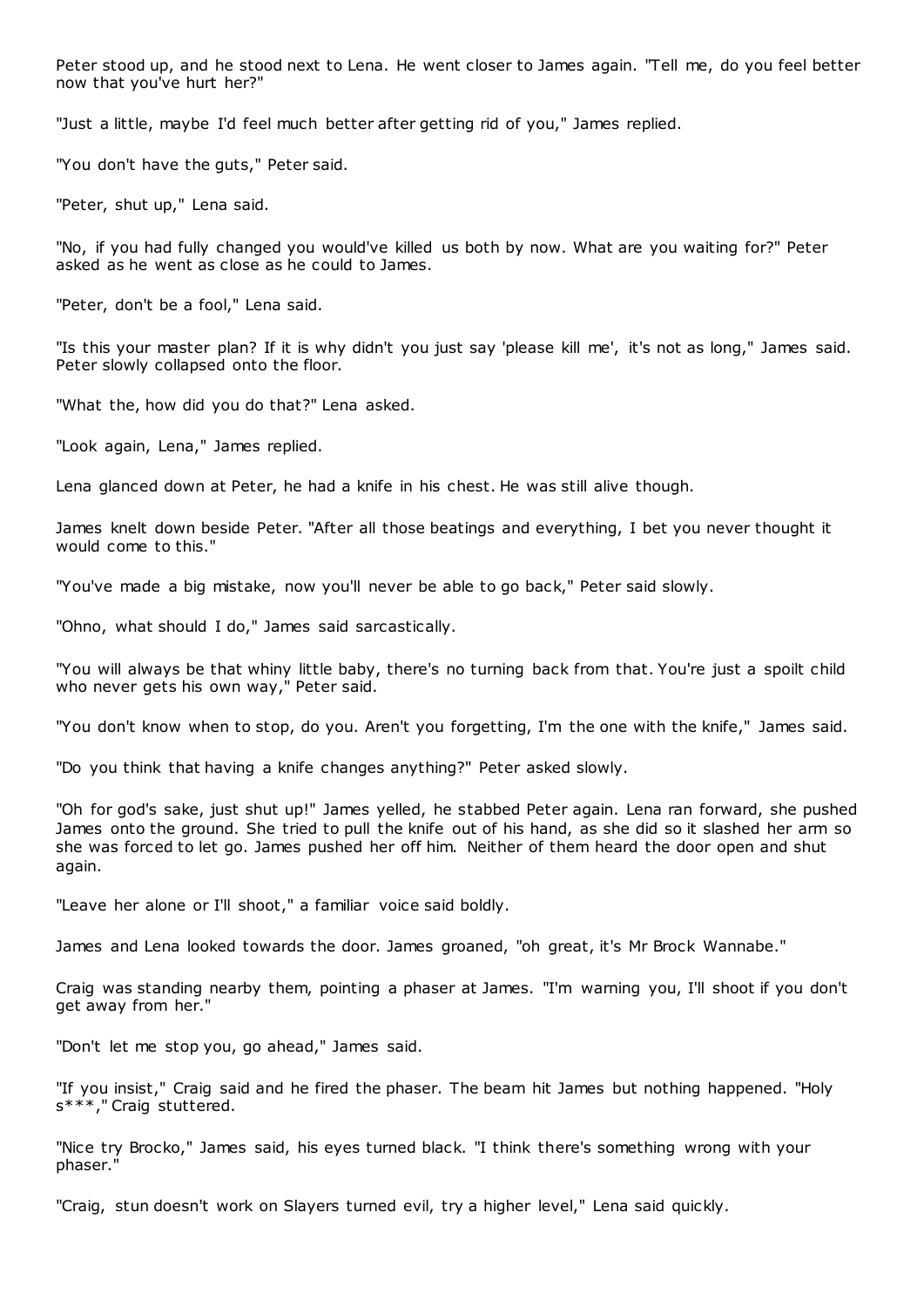Craig fiddled with the phaser quickly and he fired again. This time James collapsed. Lena sighed in relief. "Thank god. Lena to Sickbay, we have a bit of a medical emergency here."

### **Enterprise Sickbay:**

Doctor Jones was treating Kathryn when Chakotay and Phoebe came in. They both went over to Lena, who was sitting on the biobed still with the knife wound. Craig was standing beside her.

"Lena, what the hell happened?" Chakotay asked.

"Just as I warned everyone, James went all Evil Slayer. This time I doubt he's going to stop," Lena replied.

"I'm confused, what's going on?" Phoebe asked.

"Dad, did you know about mum's secret about James?" Lena asked.

"Yeah, I do," Chakotay muttered in response.

"You tell Phoebe then, I shouldn't have to," Lena grumbled, averting her eye.

"Don't tell me, Kathryn told James and he lost it," Chakotay said awkwardly.

"No, Peter told me and James. James wasn't that angry actually, it must've happened when she tried to talk to him," Lena said.

"I thought she had already told James about this," Phoebe said.

"Not the whole thing, obviously you don't know the whole thing either," Lena said.

"I'll tell you later, I've got to talk to the Doctor," Chakotay said. He went over to Doctor Jones.

"What the hell is a Slayer?" Phoebe asked.

Lena groaned. "Long story, let's just say the Natural and Chosen ones are stronger than normal humanoids."

"Next question..." Phoebe said.

"I know the question, Slayers only turn evil when their emotions can't really be controlled. They lose control and they feel the need to get revenge on everyone. Luckily this only happens to Chosen and Natural Slayers like me and James," Lena said.

"Remind me not to get on your bad side," Phoebe said.

"Noted," Lena muttered.

"How is she Doctor?" Chakotay asked.

"She's in a coma. Her wounds are treatable though," Doctor Jones replied.

"What about everyone else who was involved?" Chakotay asked.

"Lena just suffered a minor knife wound, Craig was unhurt... Mr Taylor is dead," Doctor Jones replied.

"He is, how did he die?" Chakotay asked nervously.

"He was stabbed to death," Doctor Jones replied.

"S\*\*\*, that means.." Chakotay said.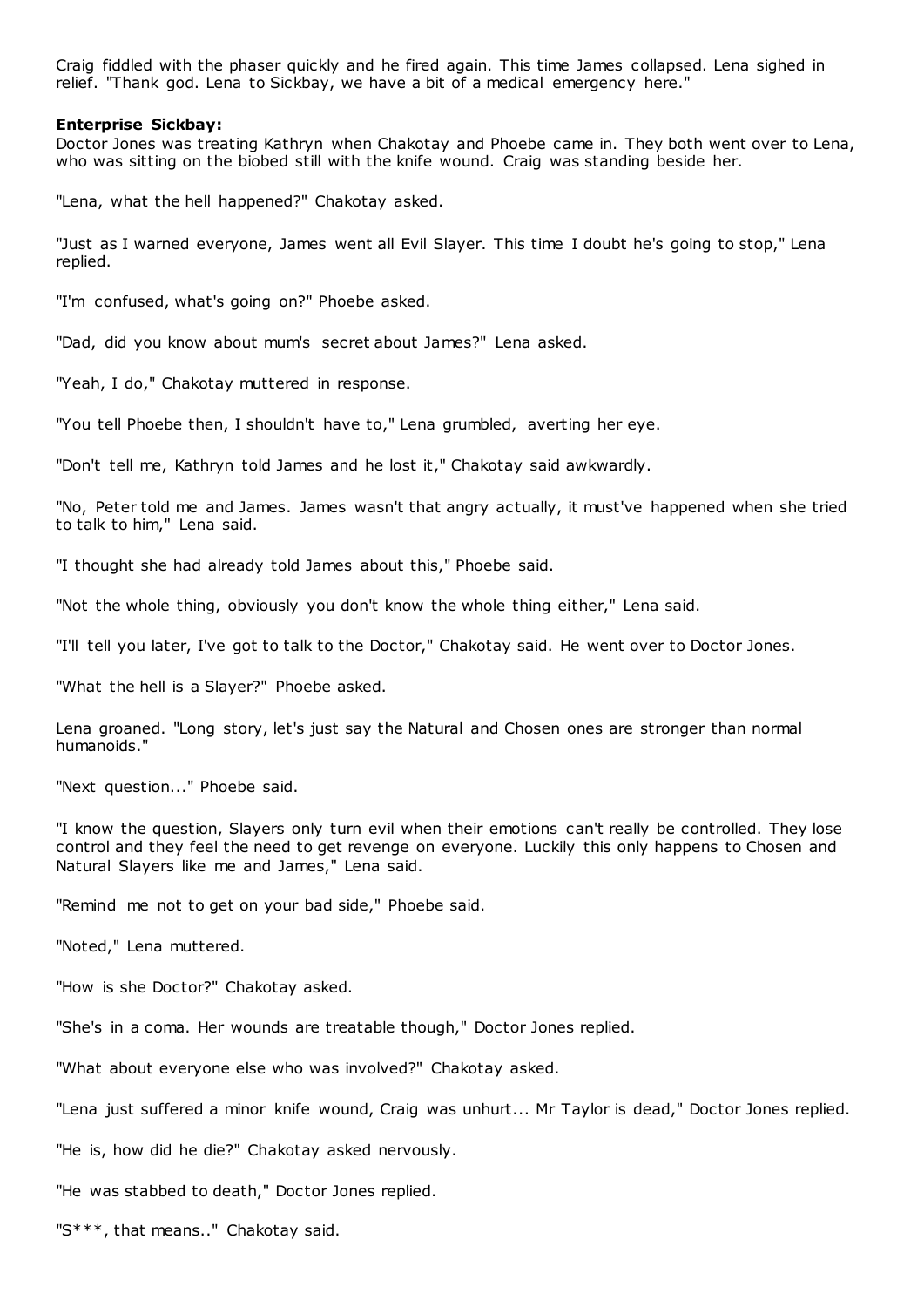"Yeah, there's a low chance of James recovering now," Lena said as she stood next to Chakotay.

In: "Bridge to Chakotay."

Chakotay tapped his commbadge. "Yes, Tom."

In: "A ship from the surface is hailing us."

"From the surface? I thought this planet was uninhabited," Chakotay said.

In: "It is, sir. There is just a few ships down there."

"Tom, what kind of ships are they?" Lena asked.

In: "Unknown, why?"

"I just thought there might've been some continuity from a previous time episode that's all," Lena replied.

In: "Erm, I'll just pretend to understand that."

"I'm on my way to the Bridge, Tom. Lena, you stay here," Chakotay said.

"No, this'll be my ship soon. I think I'll go to the Bridge," Lena said.

"Ohno," Chakotay muttered.

"Oh yes, I think after all that I need.." Lena said.

"To rest, have a sit down and a drink to calm down," Chakotay said.

Lena folded her arms and pouted. "Stuff you, I'm going to the Bridge. I'm not staying in Sickbay, there's a dead body here."

"Erm, me too," Craig said.

Chakotay rolled his eyes and he headed out. Lena and Craig glanced at each other then they followed.

#### **The Bridge, a few minutes later:**

On the viewscreen was an alien with blue skin and green eyes. Apart from his colour he looked human.

"My name is Jirlin, welcome again to New Earth," the alien said.

"Again, how did you know we were here before?" Chakotay asked.

"The other ship was here before. This planet is within our territory and we keep track of all our visitors," Jirlin replied.

"Then why didn't you introduce yourselves before?" Chakotay asked.

"Ah you see, that was because our healing planet was in use at that time, and appearing would've disrupted it," Jirlin replied.

"Hands up anyone who understood that," Tom said.

"Healing planet?" Craig said questioningly.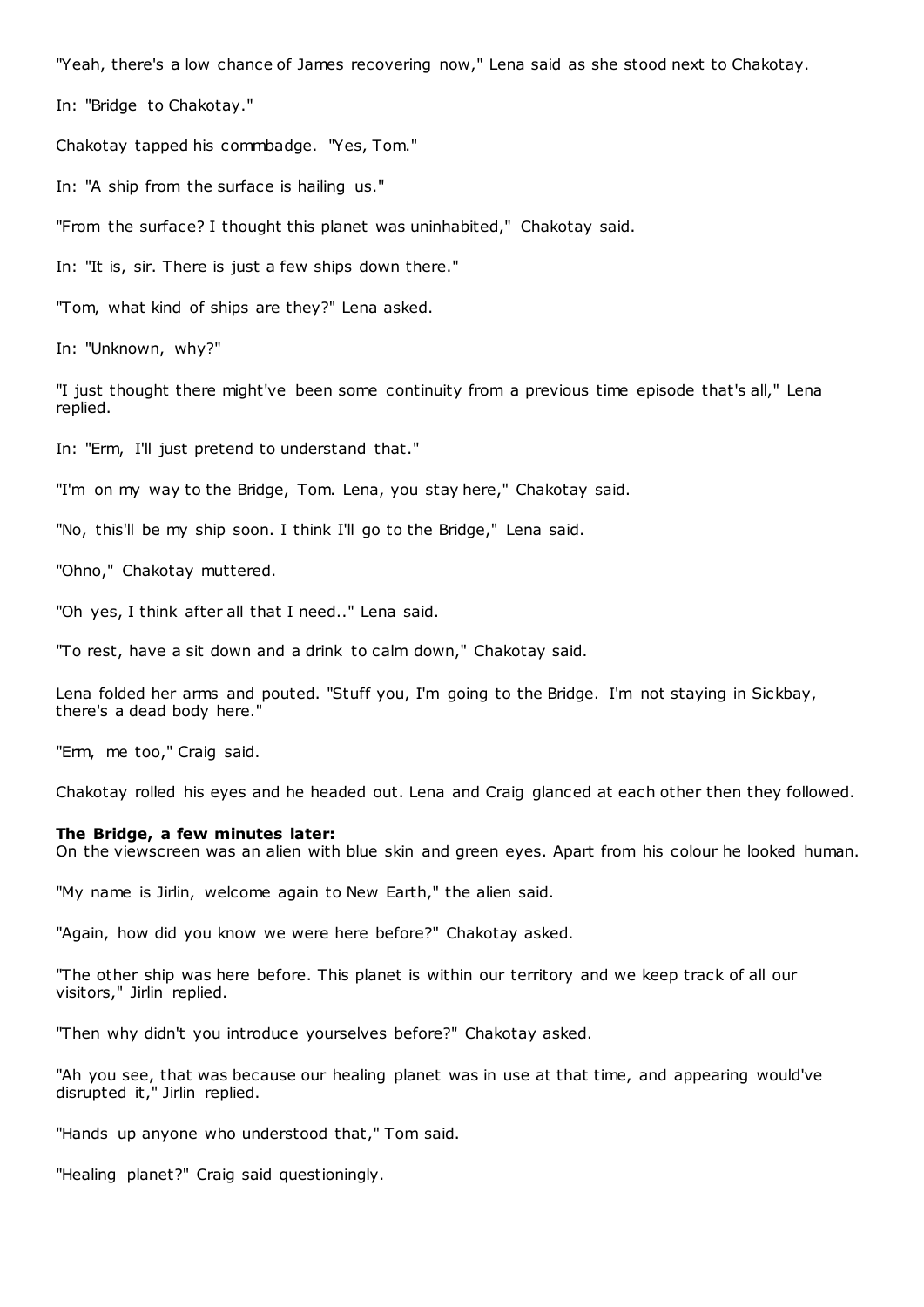"Yes. The planet has a mysterious force that detects when there is problems. It detected a few problems with six of your crewmembers who were on the planet, and the Lirhiu bugs infected you all so you'd stay here," Jirlin said.

"I don't get it, how does that heal?" Chakotay asked.

"It would be better to explain in private. Besides I can already sense that you have problems onboard that we can heal," Jirlin replied.

"What are you, some sort of healing people?" Craig asked.

"That's correct, young man. May we come aboard your ship?" Jirlin replied.

"We'll beam you to our transporter room," Chakotay said. He turned to Craig and Lena. "Since you're not any use here, go and meet him there."

"I would be in use if you weren't too busy hogging my job," Lena muttered.

"Just do it," Chakotay said.

Lena rolled her eyes and she headed for the turbolift. Craig followed her.

# **Conference Room:**

Chakotay, Lena, and Jirlin were already sitting at the far end of the table. Ian and Lisa walked in.

"Wow, this is a big meeting," Lisa muttered.

"Sit down," Chakotay said.

Lisa and Ian sat down near Chakotay and Lena. "What's this about?" Ian asked.

"I've asked you here because you were all on New Earth, obviously three of us couldn't be here," Chakotay replied.

"Don't remind me," Ian muttered.

"Like I said before the planet sensed there were troubles among your six crewmembers. There was a relationship that had to be explored between the older two. There was a problem with two ex boyfriend and girlfriends that had to be mended," Jirlin said.

Lisa and Ian glanced at each other. "Cheat," Ian muttered.

"Get over it," Lisa muttered. Chakotay rolled his eyes.

"There was a relationship that wasn't going anywhere," Jirlin said.

"I know who you're talking about there," Lena muttered.

"Lastly there was the problem between mother and son," Jirlin said.

"Mother and son, what the hell are you talking about?" Lisa asked.

"You don't want to know," Lena replied.

"Oh my god, I'm not Janeway's son am I?" Ian asked jokingly.

"No, but it probably would've been better off if you were," Chakotay replied.

"It would, eew," Ian muttered.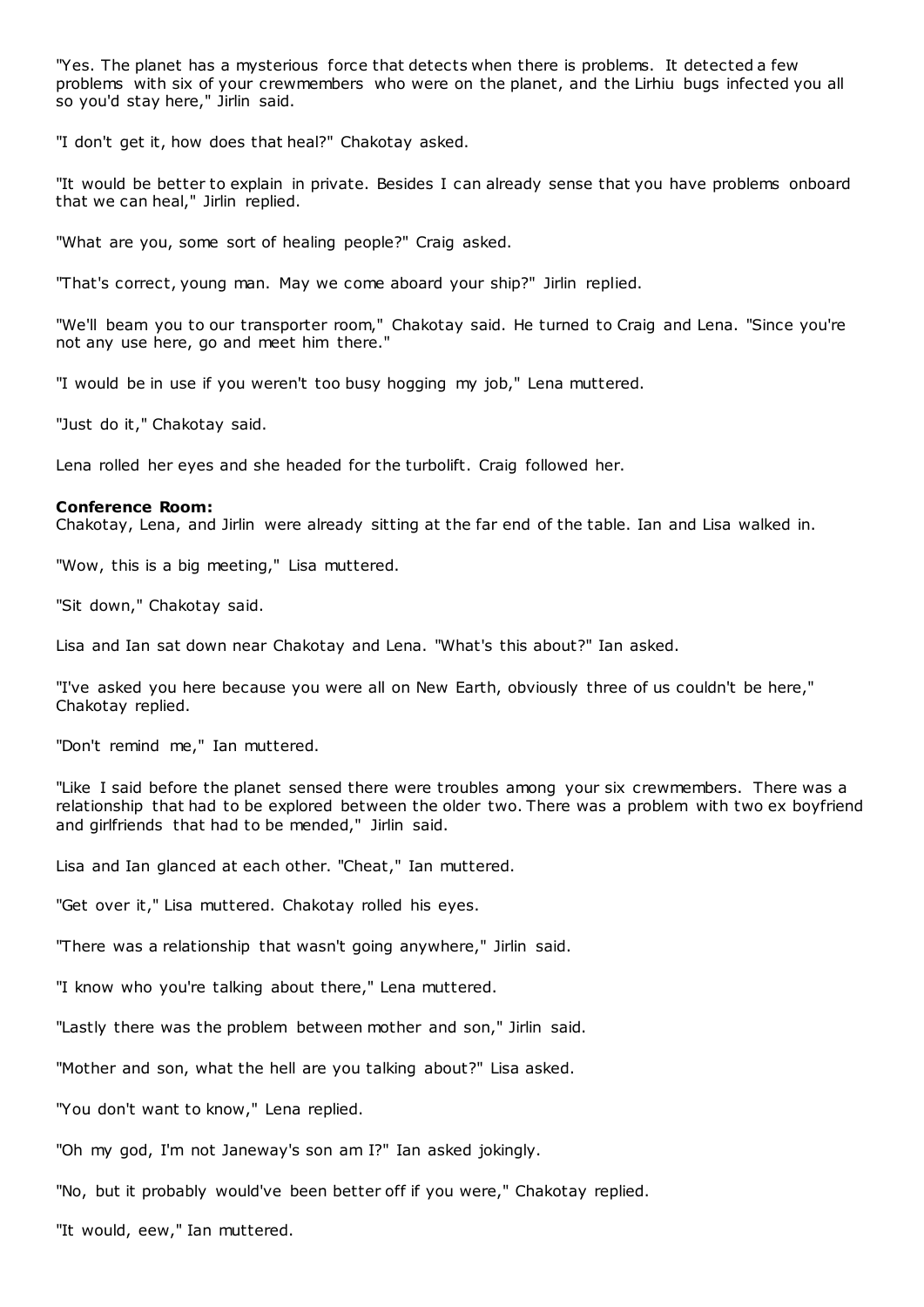"Two of the problems were sorted out, but the other two weren't," Jirlin said.

"Do you sort out psychological problems out or something?" Lena asked.

"Yes, that's correct. The planet does it's fair share, obviously some problems can't be fixed by prolonged isolation," Jirlin replied.

"And the reason why you decided to make contact with us?" Lena said questioningly.

"Like I said, there are problems we can fix," Jirlin said.

"What kind of problems can you fix?" Lena asked.

"Nearly every kind you can think of, obviously there are some difficult cases we cannot fix but we try at everyone," Jirlin replied.

"Dad, maybe they can help with James," Lena said quietly to Chakotay.

"Maybe," Chakotay muttered.

"Our species have the ability to sense problems. Obviously a lot of people want to solve their own problems out, and quite a lot of times we leave people to solve their own problems out anyway because some problems are learning experiences," Jirlin said.

"Yes, we know what you mean," Chakotay said.

"Right now, just looking around this room, I can sense problems," Jirlin said. He glanced at Lisa, "you're having problems with finding a boyfriend, am I right."

"No, of course not," Lisa muttered and she started blushing.

Jirlin glanced at Ian. "You're having problems controlling your son."

"Lucky guess," Ian said.

Jirlin glanced at Chakotay. "You're facing a divorce."

"Don't I know," Chakotay said.

Jirlin glanced at Lena last. "You've got a problem that is a good challenge, young lady. Your brother has turned evil."

"Brother, when did that happen?" Lisa asked.

"Not fully evil, at least I hope not. Can you help us with this?" Lena asked.

"I'd be glad too. I can sense that this problem is a little too difficult for any old person to sort out. I'll send over one of my best psychiatrists," Jirlin replied.

"Thanks, but he or she's got to realise that curing a Slayer who's killed under these circumstances isn't easy whatsoever," Lena said.

"Yes, I can sense that. We've had to deal with a Slayer before, we couldn't cure her but that was centuries ago. I'm confidant that'll we'll be able to do it this time," Jirlin said.

"Thank you, Jirlin," Chakotay said.

"Think you can find me a boyfriend," Lisa whispered to Jirlin.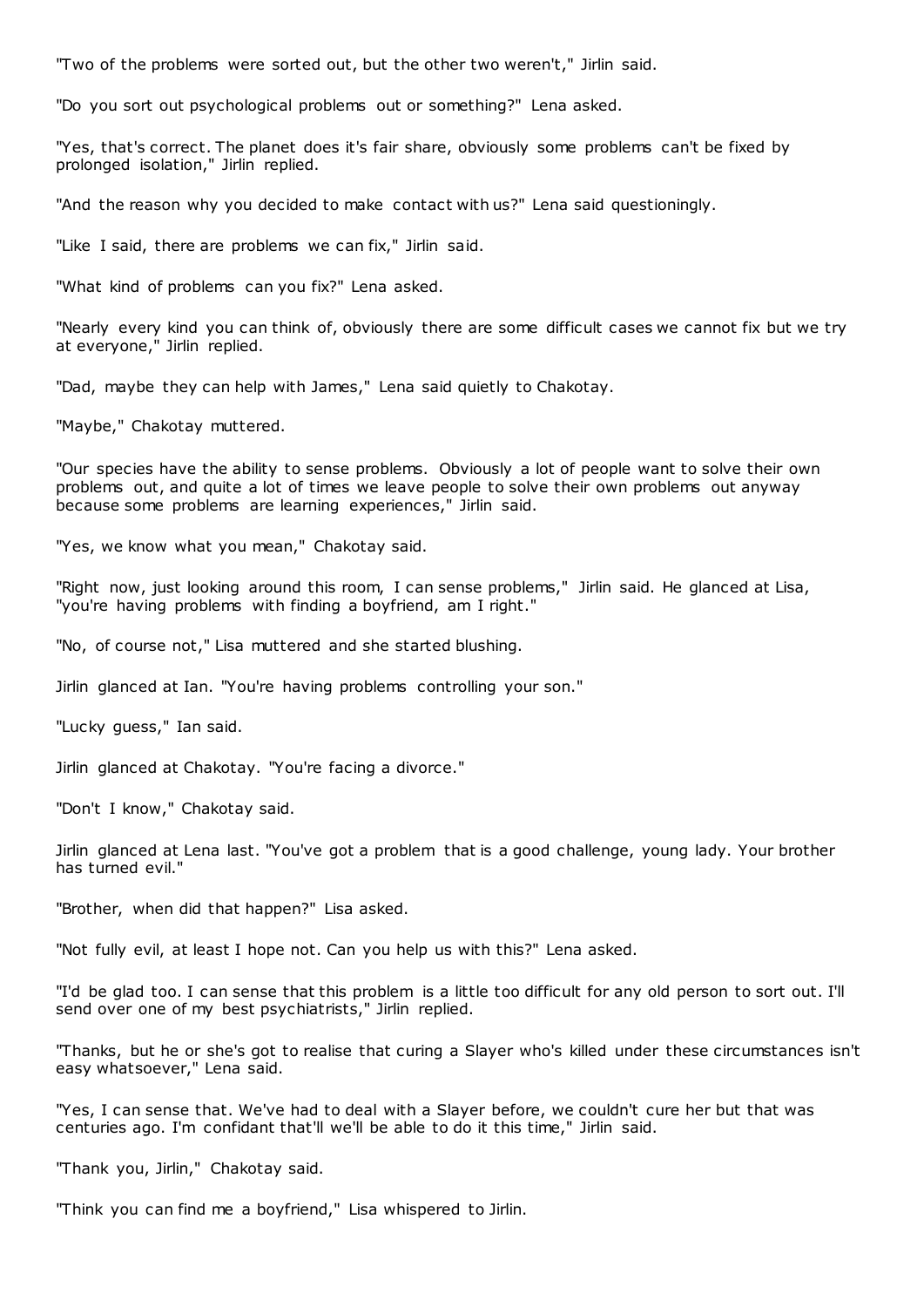"I'll see what I can do," Jirlin said.

## **Transporter Room 1:**

Another one of the aliens rematerialised on the transporter pad. She had short blonde hair that turned brown on the tips. She was very tall and she had a posh feel to her.

"Greetings, my name is Denara," the woman said.

"Erm, I'm Lena," Lena said.

"You must know that before we proceed I'll need to know all the details," Denara said as she stepped down off the transporter pad.

"Yeah I know. I'll tell you them on the way to the Brig," Lena said.

"The Brig?" Denara said questioningly.

"We had to keep him in there, behind a high forcefield," Lena said.

"Ah yes, we're dealing with a Slayer aren't we. Let's go then," Denara said. They both left the room.

#### **The Brig:**

Thompson, Foster and Threepwood were all by the console. All three were trying to keep their eyes away from James. He was just staring at them.

"Wanna play a game?" Threepwood asked finally.

"I like games," James replied.

The three Security guys turned to him looking nervous. "Er, just the three of us," Foster said.

"Shame, I had a good game in mind," James said.

"What kind of game Threepwood?" Thompson asked.

"Don't even think of suggesting Monkey Island, we've played that game a thousand times," Foster said.

"There are lots and lots of versions now," Threepwood said.

"I know but after playing about twenty of them I've grown tired of the damn game," Foster said.

"There are twenty seven, we've only played five of them," Threepwood muttered.

"I don't care, I'd rather play Pokémon games than see that lead character again," Foster said.

"What's wrong with Pokémon games?" Thompson asked.

Lena and Denara walked into the room. "Remember," Lena whispered.

"I understand, I am a psychiatrist you know," Denara said.

"Ohno, not another psychiatrist," James muttered.

"Another one, geeze you're very unstable for a guy your age," Thompson said. He quickly hid behind Threepwood when James started glaring at him. Threepwood smacked him on the arm.

"Don't be a wuss, you call yourself a Security Guard," Threepwood said.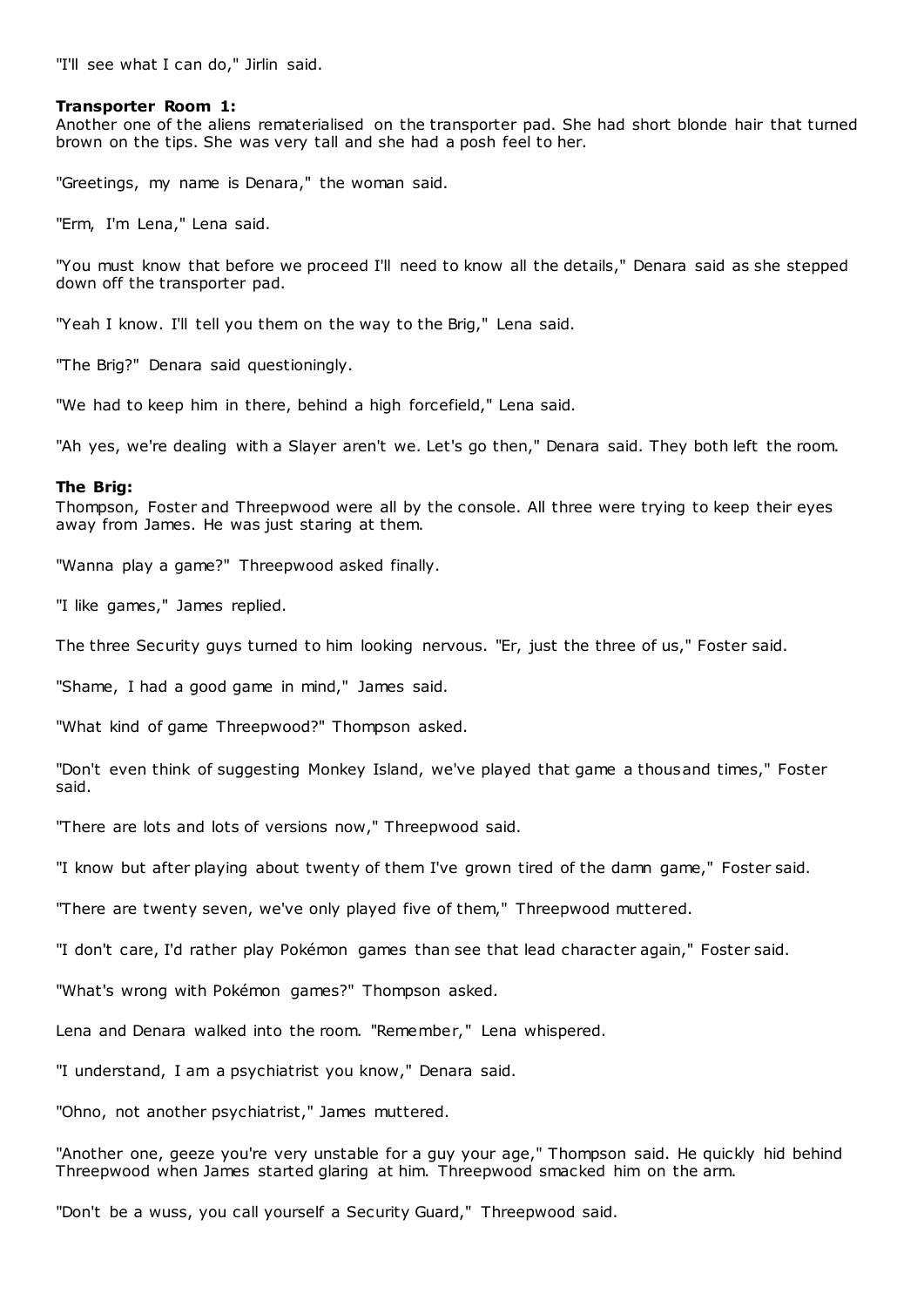Denara walked up to the forcefield, as Lena, Thompson, Foster and Threepwood just watched from behind.

"My name is Denara, what's your name?" Denara asked softly.

"I already told her," Lena muttered. The three Security guards sniggered.

James just shook his head. "Sorry, somebody has already used that approach before."

"I see, it's a good thing I knew your name anyway. Lena has told me a lot about what happened. I know you're in pain, but there are better ways to express it..." Denara said.

"Heard it. You people should really get some more original material," James said.

"Who, the writer or the psychiatrists?" Threepwood sniggered.

Denara turned to Lena. "Is he always like this?"

"Actually yeah," Lena replied.

"I'll need to know more about him before I continue," Denara said.

"Good luck with getting something off him," Lena muttered.

"I do not intend to. I'd like to meet this son of his," Denara said.

"I hope he sets fire to her hair," Foster sniggered.

"Er, are you sure that's a good idea?" Lena asked.

"It is, believe me it'll work," Denara replied.

"If you say so," Lena said. She headed out of the room with Denara behind her.

## **Voyager, The Ready Room:**

Chakotay and Phoebe were sitting on the sofa. Phoebe had a cup of coffee in her hand. "Remind me to give her an ear full when she gets out of that coma," Phoebe said.

"I don't think you should, she's probably heard enough," Chakotay said.

"I guess. So when am I going to meet this twenty eight year old nephew of mine?" Phoebe asked.

"If he recovers you can see him. Until then I suggest you avoid it," Chakotay said.

The door chimed. "Come in," Chakotay called. Lena strode in angrily.

"That girl has got to go," Lena said.

"What girl?" Phoebe asked.

"That dumb psychiatrist! She has no idea what she's doing. I dealt with a natural Slayer turning evil when I was on that Borg Sphere. We tried lots of different things that failed. We were forced to kill him. I told that psychiatrist not to do any of the things we did, and what does she go and do?" Lena asked angrily.

"Do one of the things you told her not to," Chakotay replied.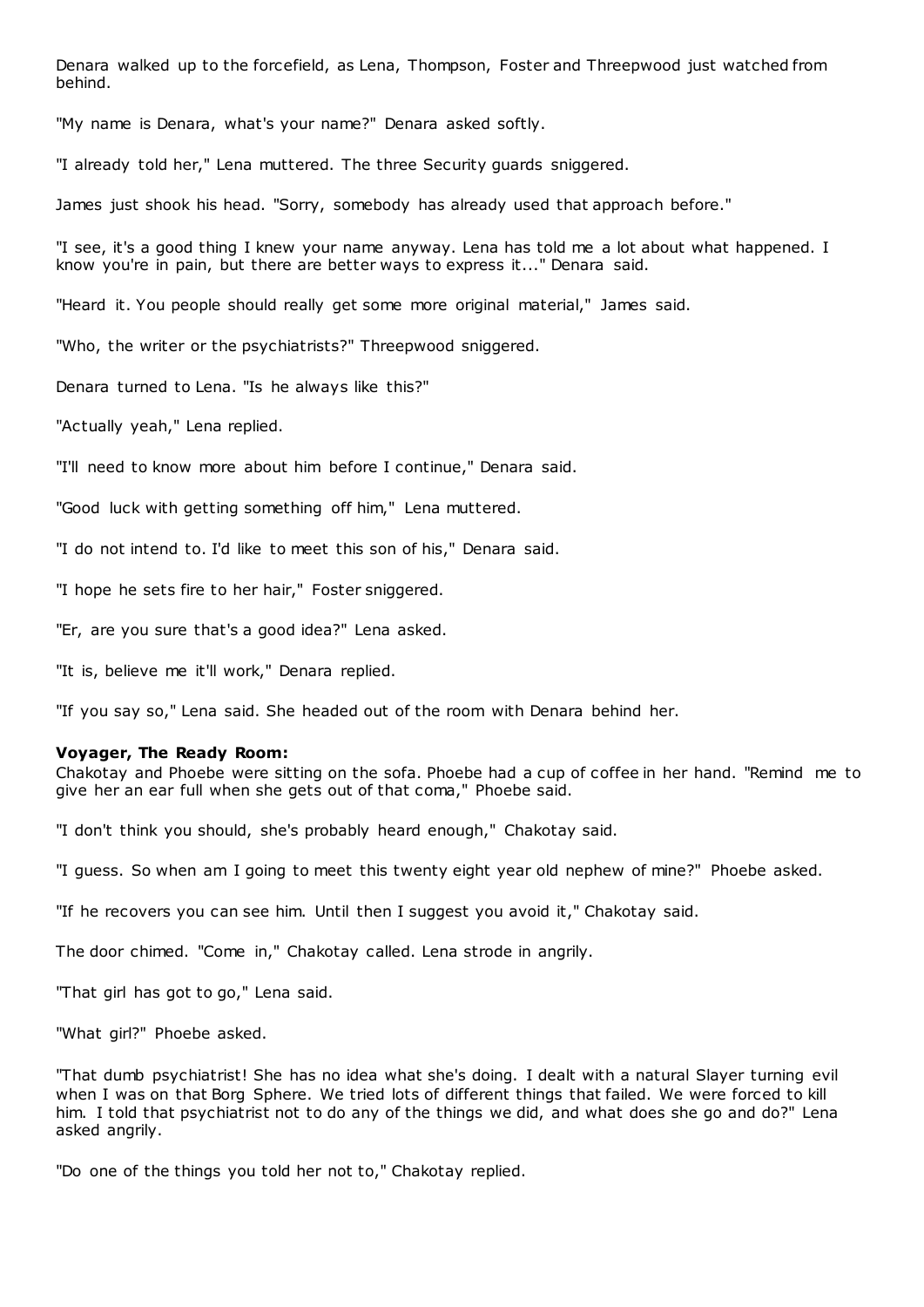"Yeah. The last thing we tried on that guy was tell him what other people thought of him and the person who he'd lost. He killed two of our crew, and we had to kill him. That insane psychiatrist, I'm sure, is trying that technique on James," Lena said.

"Has she told you what she's doing?" Phoebe asked.

"Oh no, but I know what she's doing. She was talking to Duncan about what his parents are like. I delayed her second visit to James for a while. Can't we send her back?" Lena replied.

"If we send her back we'll have no way of curing your brother, you know that," Chakotay said.

"Oh I know that. I know a way we haven't tried yet. Let me try it on my own," Lena said.

"I know James is behind the highest force field we have, but it still could be dangerous," Chakotay said.

"Dangerous? The only reason I got hurt before was because he cheated with a knife. I can take him on if he tries to attack me," Lena said.

"What makes you think you can? I thought you're both Chosen Slayers," Chakotay said.

"I've trained more or less my whole life, he's probably trained an odd few times with me and on his own. We may have equal strength, but I have more experience. Besides, if my plan works I may not have to fight him for long," Lena said.

"I do not approve of this," Chakotay muttered.

"Oh dad, stop trying to protect me. I can do this, I'm eighteen, I can look after myself," Lena said.

Chakotay sighed. "Fine, but if he does anything to you, I'm going to make sure he is stopped by whatever means possible. That does include killing him.

"You won't have to, I promise," Lena said. She then turned around and walked out of the room.

"Now, now Monkey boy. She's a Janeway woman, she can handle it," Phoebe said.

"Kathryn couldn't," Chakotay muttered.

"It probably took her by surprise, I guess," Phoebe said.

"It took everyone by surprise, I know it sounds stupid but I really hope we don't have to kill him. All he is is someone in grief, he really doesn't deserve this," Chakotay said.

"For once, Monkey man, I agree with you," Phoebe said.

"Ok, no more monkey comments please," Chakotay said.

#### **The Brig:**

Denara walked in, and she went straight over to the Security Guards who were playing an exciting game of.... Cluedo.

"I say it was Miss Scarlett with the knife in the Kitchen," Foster said. He picked up the three cards and he angrily put them back.

"Wrong again, Foster?" Thompson sniggered.

"Can you lads leave me alone with the prisoner?" Denara asked.

"I don't think that's a good idea, besides we're in the middle of a game," Thompson replied.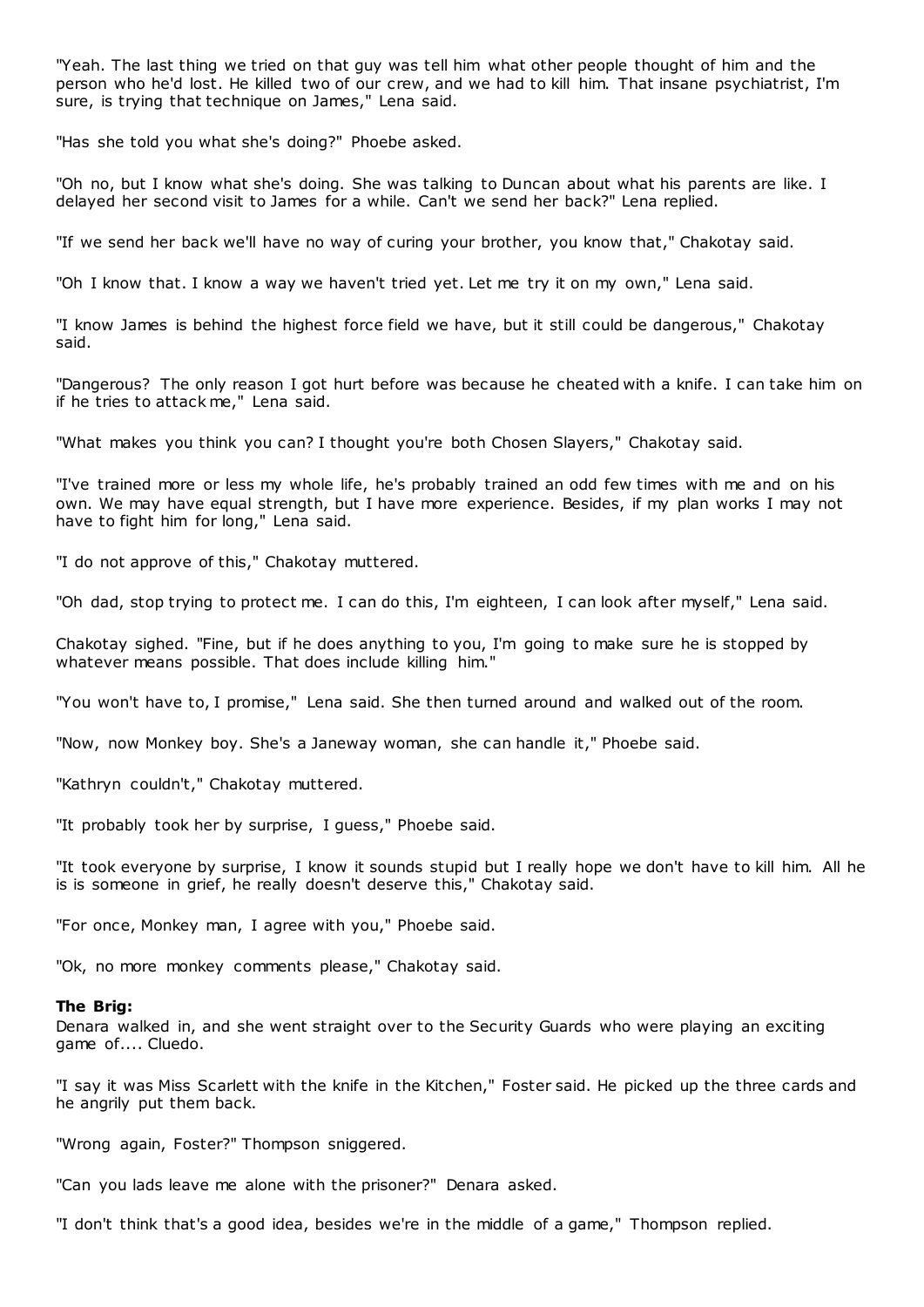"He's behind a forcefield, can he get out?" Denara asked.

"No, but we're playing Cluedo," Thompson replied.

"Let her Tommy, it's a crappy game anyway," Foster said.

"Just because you keep losing," Threepwood said.

"If you want we can play a real life Cluedo. Let's see, I guess it was me, in the Brig with a chain-saw," James said.

"On second thoughts we could have a break outside the door," Thompson muttered.

"Yeah, good idea," Threepwood said. He, Thompson and Foster rushed out.

Denara went up closer to the forcefield. "Hello again," she said sweetly.

"Bye again," James said.

"Stop being rude, you know why I'm here and I'm not going till I achieve something," Denara said.

"Great, that means I'm stuck with you for a while," James muttered.

"If you say so. I went to speak with your son earlier, he misses you," Denara said.

"That's nice but it's not my fault somebody locked me in here," James said and he stood up. He went over to the forcefield.

"Of course it is, you let yourself lose control. What would Jessie think of you?" Denara said.

"Maybe you can ask her yourself," James said, he put his right hand on the forcefield.

"You can't get through it, at least listen to what I'm saying," Denara said.

James kept pushing his hand on the forcefield, his hand went straight through it.

"Nice try!" Thompson's voice barked as came back into the room. Foster and Threepwood were right behind him. They all had phasers pointed at James. Denara backed away from the forcefield.

"Oh, it's the whole gang," James muttered.

"Step away from the forcefield," Thompson said.

"If you say so," James said and he walked straight through the forcefield.

"Holy crap," Foster muttered.

"Took the words right out of my mouth," Threepwood said.

"I've had as much as I can stand putting up with you whiny little shits everytime I go on a Security shift," James said as he got closer to the three Security guys. "I was thinking of transferring you all, to the morgue."

"We'll see, guys get him," Foster muttered, trying not to sound nervous.

Threepwood and Thompson glanced at each other nervously. They stepped in front of Foster, trying not to look scared.

"You first," Thompson said.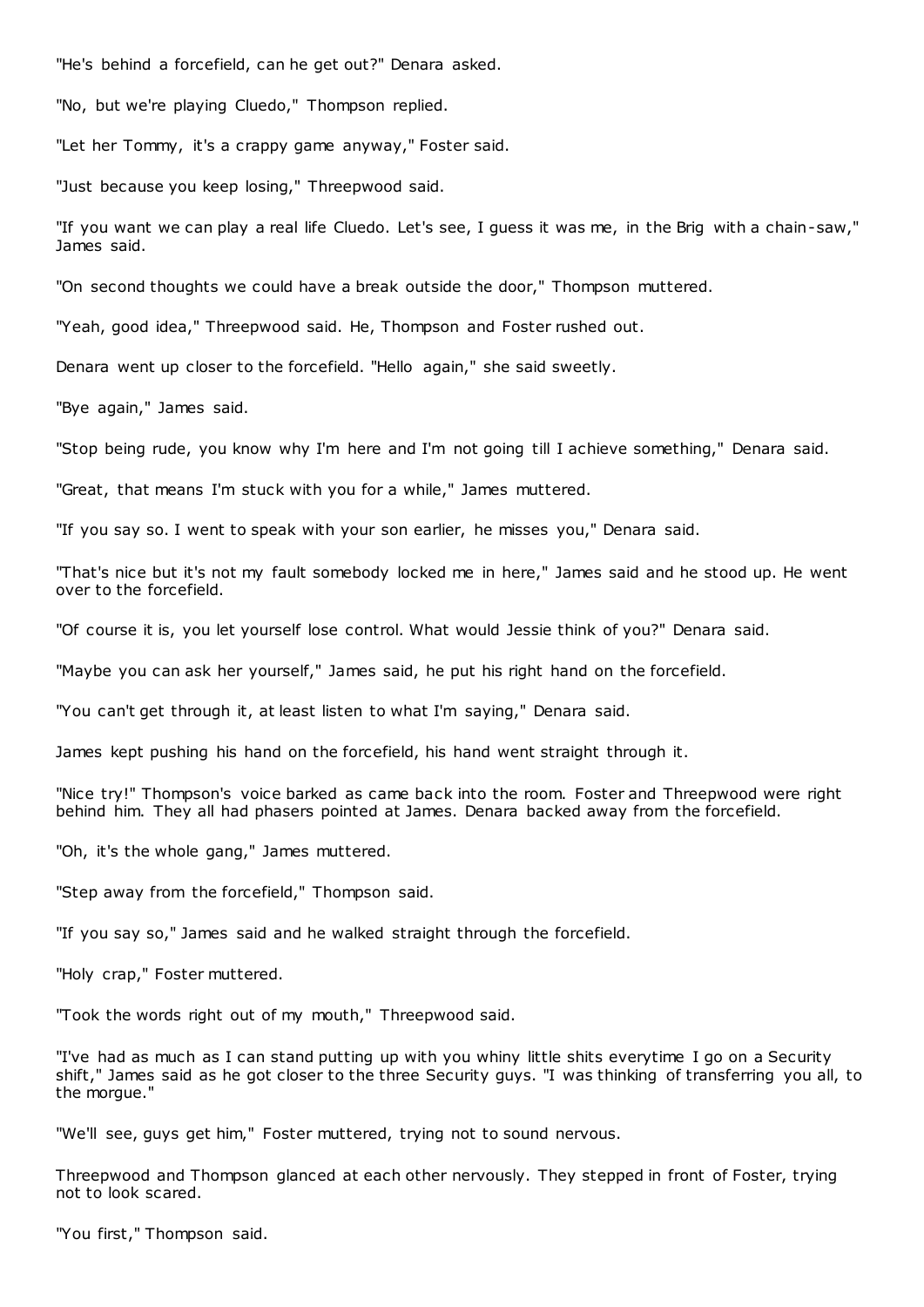"No, you first," Threepwood said.

"No! I'm more important, I've got a wife and a baby coming," Thompson said.

"But I'm less annoying than you are!" Threepwood said.

"I tell you what, why don't you both go first," James said. He grabbed a hold of Thompson, and literally threw him into Threepwood. They both landed against the wall.

Foster fiddled with his phaser. "It's on kill, I really don't want to press the button."

James shrugged, he grabbed Denara and pulled her in front of him. "Shoot me and you shoot her."

"Coward, are you really that far gone?" Foster stuttered.

"I'm a coward am I? Who's the guy that told two other guys to do all the dirty work for him. I guess you and your brother were the cowardly pair," James replied.

"Let go of her," Foster said.

"Give me a good reason to," James said.

"It'll not get either of us anywhere," Foster said.

"I guess you're right," James said.

Foster sighed in relief. James pushed Denara towards Foster. They both fell to the ground. He got to the door and he glanced back down at Foster.

"That's not what I meant," Foster grumbled.

James left the room. Foster tapped his commbadge. "Foster to Bridge, James escaped."

In: "Oh crap, how did he get out?"

"He somehow walked through the forcefield," Foster replied and he pulled himself to his feet.

In: "It's ok, Lena's got a plan. Just stay on alert."

"Er, aye sir," Foster muttered.

#### **Outside the Enterprise's Mess Hall:**

James was going down the corridor. He stopped near the Mess Hall doors, Lena was standing in front of them. He turned around and headed back the way he came. She turned around and went inside.

James went into the Mess Hall through the other door. He stopped dead in his tracks as he saw Lena was a few metres in front of him. She moved her hand as he headed towards the door again. It didn't open. He turned back to Lena.

"What's wrong, James? Afraid to fight me?" Lena asked.

"No, just don't want to hurt you," James replied.

"That's strange, it didn't stop you before," Lena said.

"I'm warning you Lena, stay out of this," James said.

"No, it's not really fair hurting people who aren't strong enough to fight you," Lena said.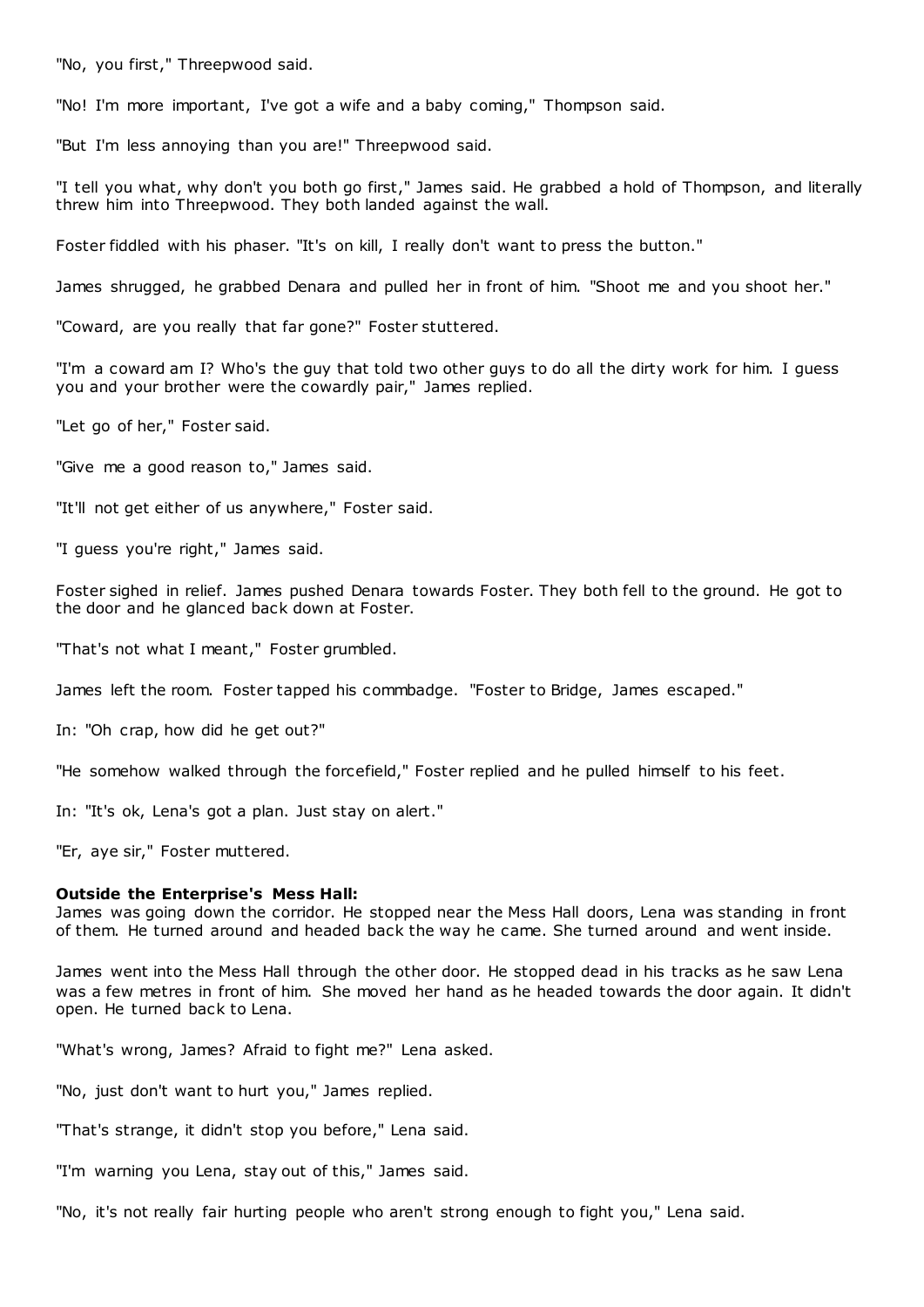"You don't understand, I'm not here to pick a fight with anyone... I'm looking for the b\*\*ch," James said.

"What, Unu? James, you should know that hurting Unu will hurt Jessie too," Lena said.

"Jessie's dead," James said.

"I know, that's why you're hurting after all. I think the problem here is that you've never once cried because of it," Lena said.

"I've done enough crying in my life, it's a sign of weakness. I'm sick of people seeing me as some sort of weakling," James said.

"I never thought you were weak when I first met you. Remember that day? Craig called you a baby. You were not afraid to show your feelings then," Lena said.

"That was the old James. I was only like that for a short amount of time, it was never me," James said.

"Remember when you were accused of murdering Lee? You weren't afraid to cry in front of Jessie and me because of it. A lot of guys wouldn't do that, what made you unique was that you were never afraid to show your true feelings," Lena said.

"I know what you're doing, it won't work. Now get out of my way," James said.

"No, I won't. You're my best friend James, I won't let you destroy yourself. As your sister I have a duty to help you," Lena said.

A few people looked confused. "When did that happen," someone said.

"Just because you've suddenly found out doesn't mean that you all of a sudden care about me, so you can drop the charade," James said.

"It isn't a sudden thing," Lena said. Craig and a few other Security officers came in, so did Kathryn, Phoebe and Chakotay.

"Remember when I was going out with Craig? I ended up spending more time with you than with him. Dad told me that it may be that I care more about you than him. I didn't believe him, and you know why? I thought you were just my friend," Lena said.

"Where are you going with this Lena, you're wasting my time," James muttered.

"When I found out about, you know. It made sense at last, I finally believed what dad said. I do love you, James," Lena said.

Craig cursed himself, "s\*\*\*." He turned away from the scene put he couldn't help listening.

"No you don't," James muttered.

"I do. I guess I loved cry baby James, I loved annoying James, I loved odd sense of humour James, I even love evil Slayer James," Lena said.

"No, you don't," James said more forcefully.

"I care about what happens to you, don't destroy yourself. Jessie wouldn't want that," Lena said.

"Stop it!" James snapped.

"No, you're just afraid of the truth. Jessie really cared about you, if she was here instead of me, she'd say the same thing. There's lots of people in this crew that care about you, think of Duncan. Do you really want him to grow up without his father," Lena said.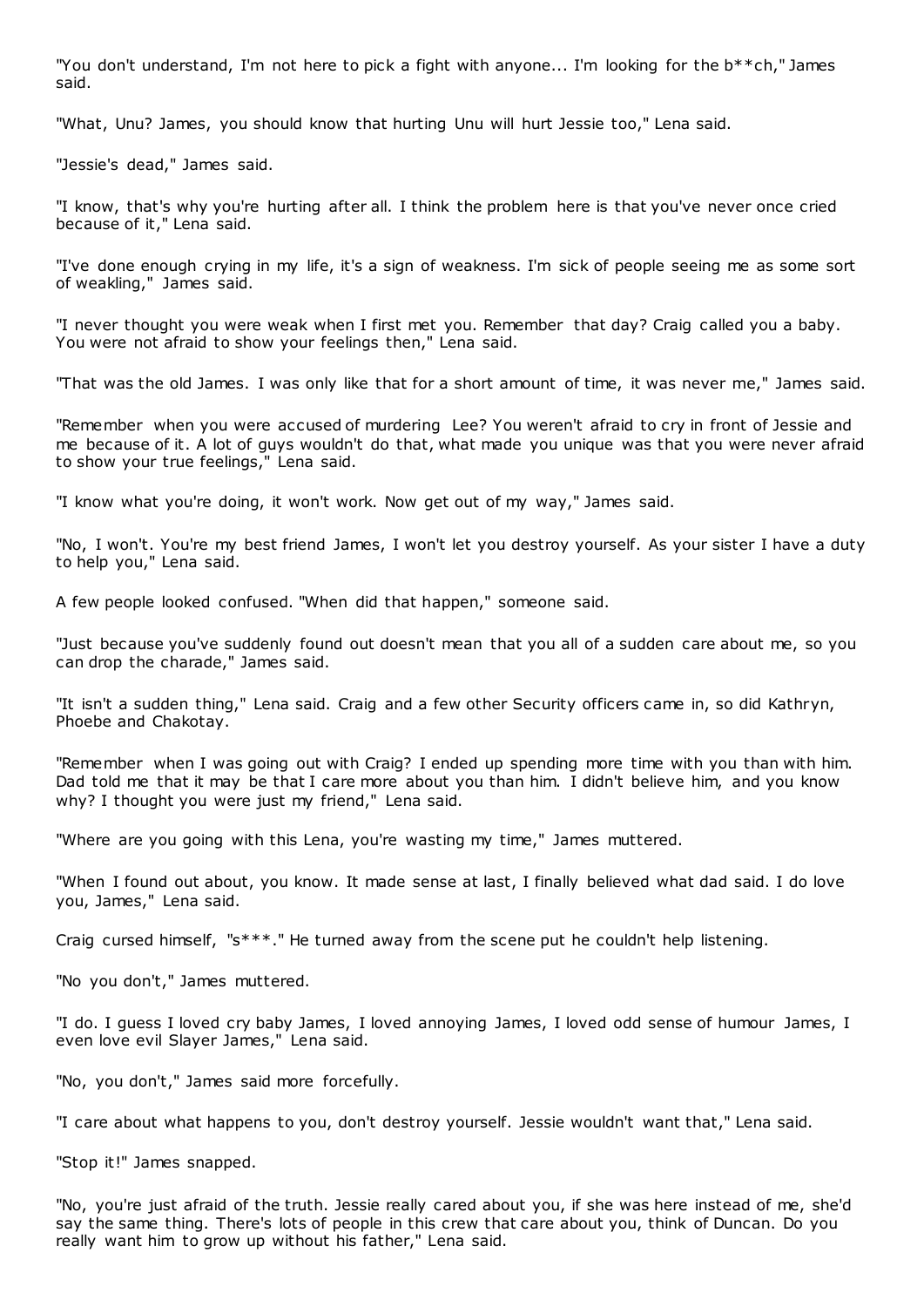"Stop!" James snapped.

"Whether you like it or not, we care about you. You still have your family, don't do this to yourself. Don't do this to us, don't do this to me," Lena said.

"Shut up!" James yelled. He went over to Lena, he started hitting her not that hard at all. He broke down crying, Lena put her arms around him.

Kathryn, Chakotay and Phoebe slowly made their way over to the two.

"Lena, how did you do that?" Kathryn asked softly.

"He was still in there somewhere, I just had to find him. How long have you been awake?" Lena replied.

"Not long, Chakotay told me you had a plan in action," Kathryn said.

Lena smiled, "yeah." She glanced at James. He now had his arms around her too. Lena stroked his hair, and she kissed his forehead. She then caught sight of Craig. He was slowly backing towards the door.

"I didn't know you were so sentimental," Chakotay muttered.

"It was a lovely speech, it nearly had me in tears," Phoebe said.

"Can you look after him, I need to see someone," Lena said.

"I don't want anyone to see me like this," Lena heard James say.

"There's nothing wrong with it, people know what you've been through," Lena said.

"Showing people that you're not afraid to show your feelings shows that you have strength," Kathryn said.

James stepped back away from Lena. She stroked his arm lightly. "I'll be back, I have someone to take care of." Lena then headed towards where Craig was, he had already gone. She then ran out of the room.

It didn't take long to catch up with Craig. "Craig, stop!" she yelled. Craig stopped but he didn't turn to face her.

"Here to rub my nose in it. I bet you've liked him since day one," Craig muttered.

"You've got it all wrong," Lena said.

"Really. Admitting that you loved him in front of everyone was a dead give away," Craig said.

"Look at me, now," Lena said angrily.

Craig groaned and he turned around to face Lena.

"Hasn't anybody told you?" Lena asked.

"Told me what? You were actually seeing him during that time we were going out," Craig replied.

"No. Craig, he's my brother, that's why I love him," Lena said.

Craig stared blankly at her for a few seconds. He then burst out laughing. "What? That's some excuse!"